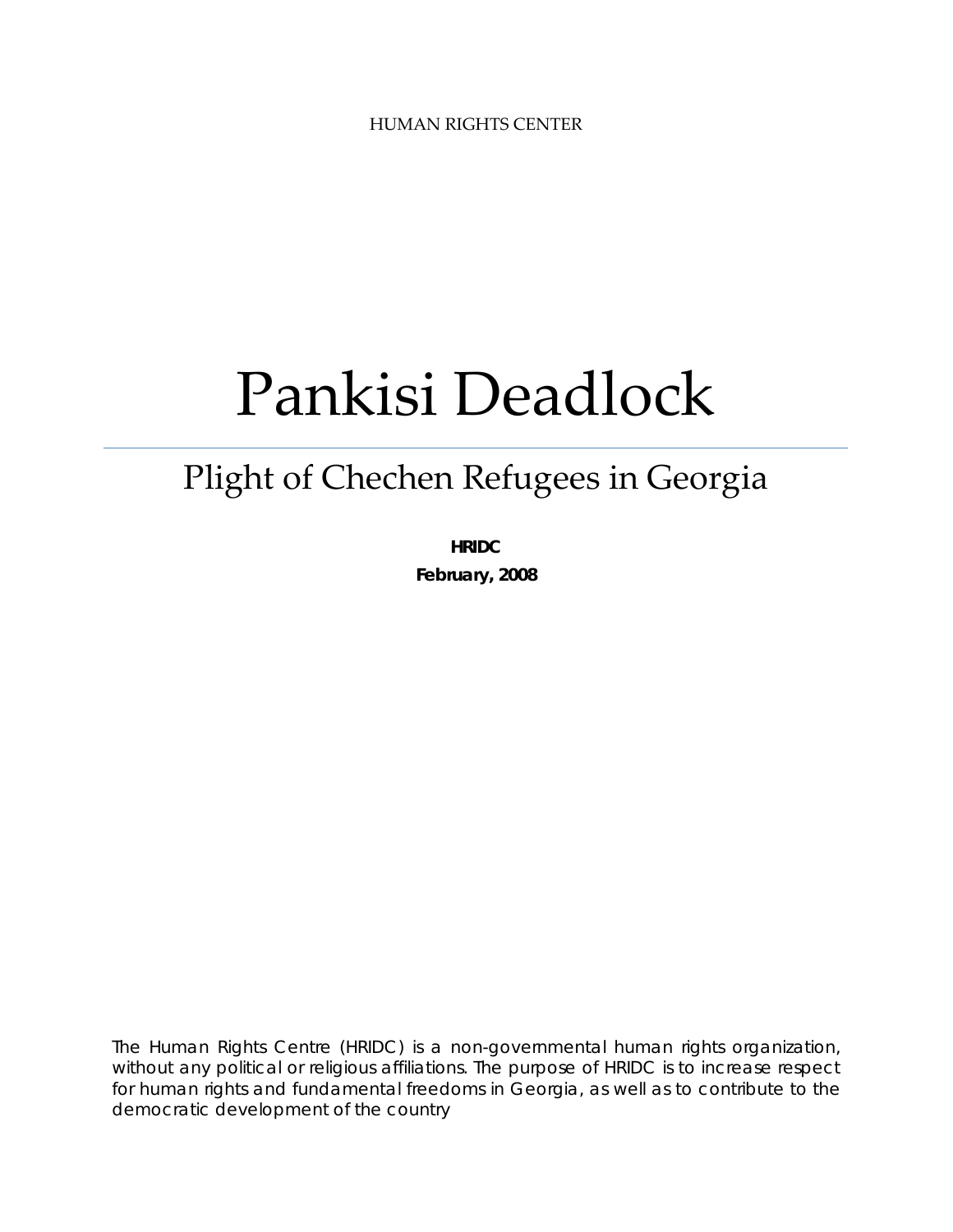HRIDC implements projects to ensure compliance with human rights laws and standards. We cooperate with international organizations and local organizations which also share our view that respect for human rights is a precondition for sustaining democracy and peace in Georgia.

> Contact Details: Human Rights Centre (HRIDC) 3a Kazbegi Ave., Entrance 2, 4th Floor, Apt. 22. Tbilisi, 0160 Georgia Tel: (+995 32) 37 69 50, (+995 32) 45 45 33; Fax: (+995 32) 37 69 50; Email: [hridc@hridc.org](mailto:hridc@hridc.org) Web-Site: [www.hridc.org](http://www.hridc.org/) On-line magazine: [www.humanrights.ge](http://www.humanrights.ge/)

Prepared by: Nino Andriashvili

Edited by: Wieteke Daniëls

The HRIDC wants to express its special gratitude to Stichting Vluchteling, CORDAID, the Norwegian Helsinki Committee, and the National Endowment for Democracy (NED) for their support to the Human Rights Monitoring Program.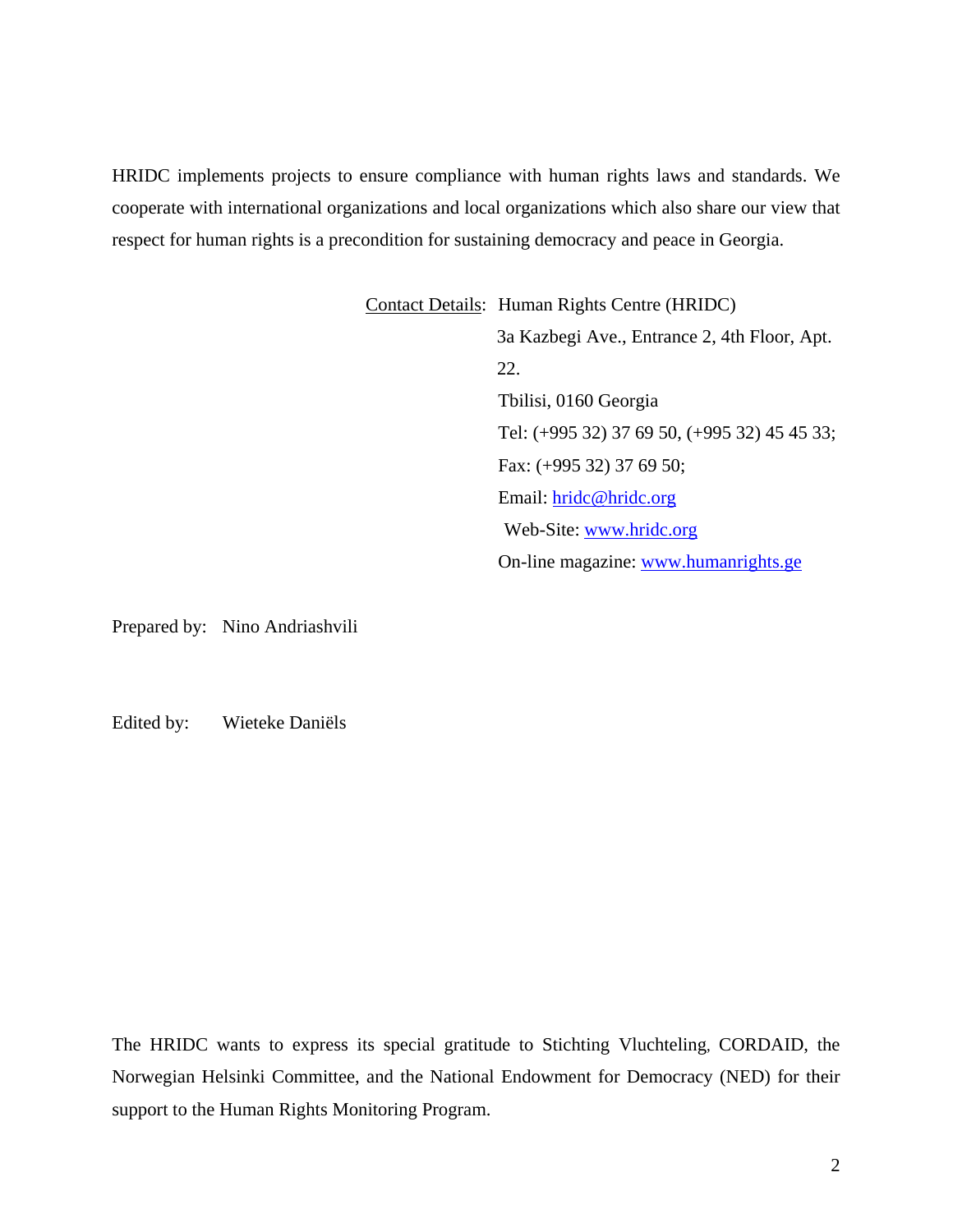# *Rights of Chechen Refugees*

# **Introduction**

The report covers the conditions of refugees in Georgia in 2006-2007. It is based on information received from governmental bodies as well as domestic and international NGOs.

The Human Rights Centre published its first report on refugee rights in  $2006$ .<sup>[1](#page-2-0)</sup> The report covered the period of 1999 to 2006 and examined the situation of Chechen refugees in Georgia. The report focused on whether the Georgian government met international standards codified in human rights law on refugees, and highlighted examples of abuse of Chechen refugees in Georgia. The report made recommendations to relevant governmental bodies in order to ensure the protection of the rights of Chechen refugees in Georgia.

This report and the previous one give an overview of the situation of refugees residing in Georgia for the governmental bodies and the non-governmental organizations working on the problems and status of refugees. This report of the Human Rights Centre, like the report of 2006, aims to reveal to what extent the Georgian government complies with the requirements of the 1951 Convention relating to the Status of Refugees.

In 1999, Georgia acceded to the Convention relating to the Status of Refugees (Georgian Parliament's Decree # 1996-2S, dated May 28, 1999).

In 1998, the Parliament of Georgia enacted the Law on Refugees.<sup>[2](#page-2-1)</sup> The law regulates the legal status of refugees and those seeking refugee status in Georgia and the grounds and rules for granting, suspending and depriving the refugee status. The law also envisages legal, economic and social guarantees. The law is based on the Georgian Constitution and generally acknowledged principles of the international law.<sup>[3](#page-2-2)</sup>

<span id="page-2-0"></span><sup>&</sup>lt;sup>1</sup> Silence Kills: Abuse of Chechen Refugees in Georgia, Human Rights Centre, Tbilisi 2006.<br><sup>2</sup> Georgian Law on Refugees, apasted on February 18, 1008 (Article 1236 He).

<span id="page-2-1"></span> $\degree$  Georgian Law on Refugees, enacted on February 18, 1998 (Article 1236-IIs).

<span id="page-2-2"></span><sup>&</sup>lt;sup>3</sup> Georgian Law on Refugees, Introduction.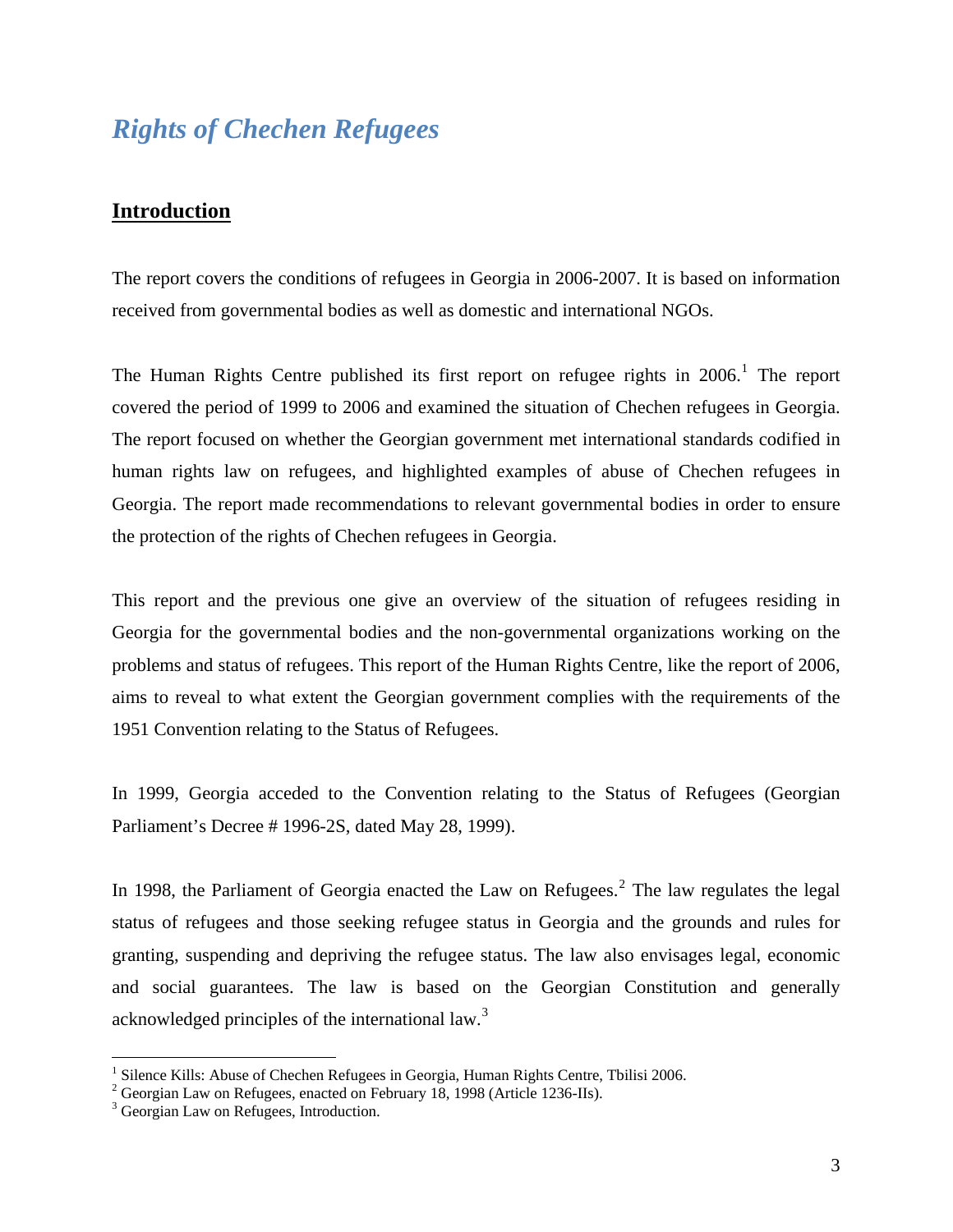The law was far from perfect when it was enacted. It required some amendments.

It was impossible to protect the rights of refugees under the Law on Refugees. According to the law the refugees had no right to travel within the territory of the country, had no right to choose a place of residence, no right to have a bank account, to buy real estate, etc. The problem of travel documents for the refugees is still pressing. That is why they cannot leave the country!

The Georgian Constitutional Court made a decision<sup>[4](#page-3-0)</sup> regarding the suit HRIDC brought to the court on July 11, 2006 giving the instruction to the Parliament of Georgia to make amendments to the Law on Refugees to comply with the international Refugee Convention.

# *However, the Georgian Government has not introduced amendments to the law yet! There is no legal act enabling the refugees residing in Georgia to resettle to a third country.*

Early in 2007 the Department of Migration, Repatriation and Refugees of the Ministry prepared a draft law on the Refugees and People Temporarily Residing in Georgia. The aim of the draft law was to define the legal status of refugees and those who temporarily reside here.<sup>[5](#page-3-1)</sup>

According to the draft law:

 $\overline{a}$ 

• A seeker of refugee status must apply to the Ministry or a Georgian Consulate abroad. He can also apply to regional departments of the Georgian Ministry of Internal Affairs and to the Border Police within 24 hours after crossing the Georgian border. The abovementioned bodies must send the application within 3 days to the Ministry of Refugees and Accommodation.

<span id="page-3-0"></span><sup>&</sup>lt;sup>4</sup> On July 11, 2006, HRIDC appealed to the Georgian Constitutional Court and claimed that article 3, paragraph I, paragraph II-a, and paragraph III-b of the Georgian Law on Refugees, enacted on February 18 1998 (number 1236- II), does not comply with article 14; article 22, paragraphs I and II, article 39; and article 47, part I of Chapter II of the Georgian Constitution, enacted on August 24 1995 (amended on May 13 2006) and demanded the court to declare the articles unconstitutional and to annul them. On October 27 2006, the Georgian Constitutional Court passed a verdict on the appeal.

<span id="page-3-1"></span> $\frac{5}{5}$  See the report of the Department for Migration, Repatriation and Refugees prepared in January-February 2007 published on the website of the Georgian Ministry of Refugees and Accommodation [www.mra.gov.ge](http://www.mra.gov.ge/).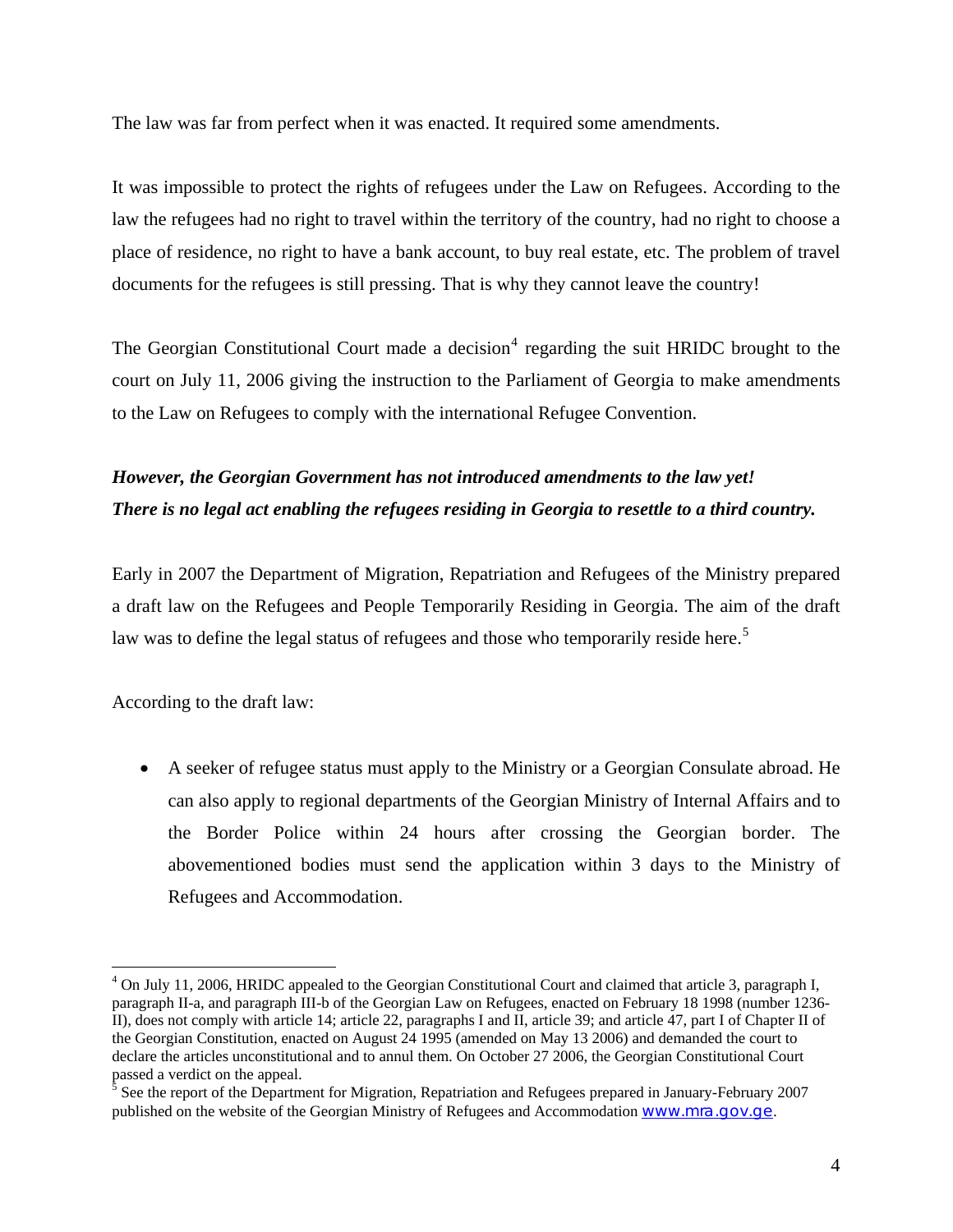• A special article is dedicated to seekers of refugee status, to the definition of a refugee and to temporary residency documents.

On April 27, 2007 amendments were introduced to the law. On the grounds of these amendments and mutual cooperation between the Ministry of Justice and the Ministry of Refugees and Accommodation in May, 2007 in the village of Duisi, the field office of the Ministry started issuing temporary residency documents.

The temporary residency documents enabled a refugee to open a bank account, conduct business deals, purchase land and other kinds of properties and travel within the Georgian territory. In the past, refugees did not have any residency document and the state was unable to give them allowances. The refugees also were unable to start legal proceedings.

During the distribution of temporary residency documents, some problems arose regarding **deprivation of refugee status:** 

The refugees from Chechnya residing in the Pankisi Valley accuse the representatives of the Georgian Ministry of Refugees and Accommodation (MRA) of incompetence. They say that the Ministry illegally suspended the status of approximately 200 refugees. That is why they were unable to receive the temporary residency documents. Consequently, they will not receive a 14 lari allowance and remain without food and medical aid after the suspension of the food program implemented by the UN High Commissioner for Refugees (UNHCR).<sup>[6](#page-4-0)</sup>

According to the notification of the Department of Migration, Repatriation and Refugees of the MRA, a person shall only be deprived of refugee status and the accompanying allowances received based on Article 1, Paragraph 1 of the Georgian Law on Refugees. Article 1, Paragraph 1 of the Law on Refugees reads:

*A refugee is a person who entered the territory of Georgia and for whom Georgia is not his/her country of origin and who, owning to a well-grounded fear to become a* 

<span id="page-4-0"></span><sup>&</sup>lt;sup>6</sup> See archive on WWW.humanrights.ge, article "Chechen Refugees Have Lost Status", 6 July 2007.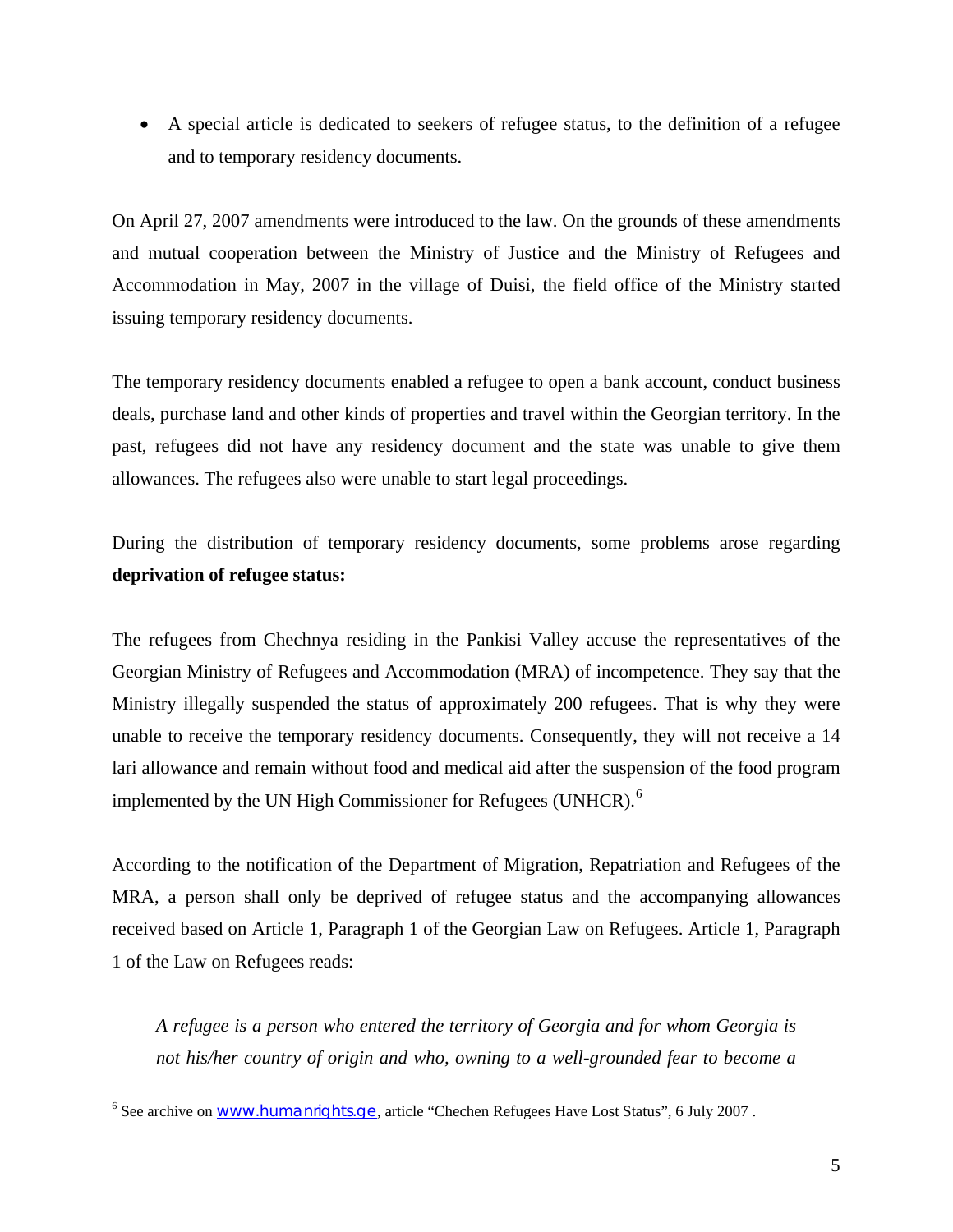*victim of persecution for reasons of race, religion, membership of a particular social group or political opinion, left the country of his nationality or permanent residence, entered the territory of Georgia and cannot or, due to this fear, does not want to enjoy protection of his country.* 

This part of Georgian law does not correspond with the international Convention relating to the Status of Refugees. The Convention does not impose limits on defining the status of refugee while the Georgian Law on Refugees states that a person cannot be considered a refugee if Georgia is a country of his origin. The status of a refugee was taken away mainly from those people who were born in Georgia. It must be highlighted that these people left Georgia a long time ago and returned as citizens of the Russian Federation because they "were forced to leave the country of citizenship or permanent residence for being persecuted of race, religion, nationality, membership of a particular social group or political opinion" and were "unable or unwilling to avail themselves of the protection of that country for the threat of persecution". Despite the above-mentioned issues, Georgia grants them Georgian citizenship taking into account the interests of refugees, Georgian Constitution (Article 12) and Georgian Law on Georgian Citizenship (Article 10). According to Georgian legislation "Georgian citizenship shall be acquired by birth and naturalisation".

- 1. It is possible that a person was *a born citizen* of Georgia but s/he denounced the citizenship years ago and obtained the citizenship of another country ( the citizenship of the Russian Federation in this case);
- 2. As for *Naturalization*, it means receiving Georgian citizenship, which requires claiming for citizenship. In our case, the claims do not exist, as the refugees did not express the desire of citizenship.

In Georgia there is a problem regarding one right granted by the Convention:

On April 27, 2007 the Georgian Parliament adopted additional paragraphs (amendment # 4702- 1s) to the Georgian Law on Refugees, on the bases of which (Article 2(2)) the Ministries of Refugees and Accommodation and Justice received the instructions to issue a **general decree**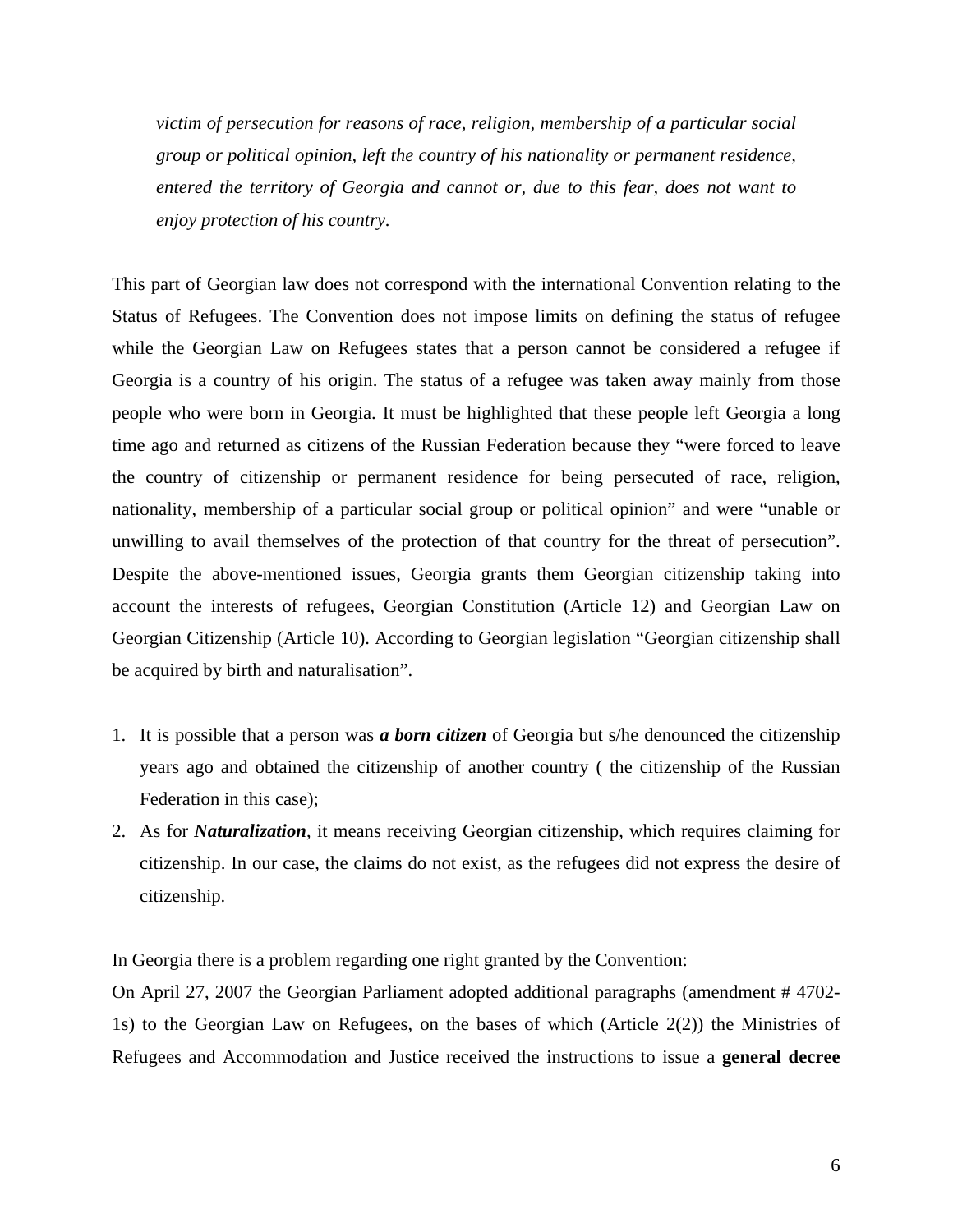# **before July 1, 2007 to endorse a decree on the transportation of refugees beyond Georgian borders.**

The decree has not yet been issued. The Georgian Ministry of Refugees and Accommodation and the Ministry of Justice brutally violate the law. However, according to the Ministry of Refugees and Accommodation, $7$  they sent a draft Decree on Registering, Granting and Changing Travel Documents to Parliament in July 2007. The document is being adjudicated.

**According to the information of the Ministry of Justice[8](#page-6-1) the draft law on Registering, Granting and Changing Travel Documents sent by the MRA to Parliament is not registered in the Correspondence Department within the Ministry of Justice.** 

#### **It is difficult to ascertain which of these Ministries lie!**

<u>.</u>

# **It is unclear whether the draft law really exists, or if travel documentations are really being worked out?!**

The resettlement of refugees to a third country is possible only with the assistance of the UNHCR. From January 2002 to December 2006, 305 refugees resettled with the assistance of the UNHCR from Georgia to a third country. The majority of them left for Sweden and Canada. UNHCR also spoke with more than 500 refugees but they did not meet the criteria for resettlement and consequently their documents were not submitted for consideration by third countries, states the UNHCR.

Based on the information from Chechen refugees, the UNHCR invites refugees and the members of their families to individual interviews for the resettlement to a third country. After an interview, the UNHCR submits documents of individual applicants to a third country for further discussion if a person has the refugee status and his case meets the criteria of the third country. The UNHCR at its own discretion chooses the country to which it sends the application of the

<span id="page-6-0"></span><sup>&</sup>lt;sup>7</sup> see reply #01/01-17/5837, 24.08.07 of the Georgian Ministry of Refugees and Accommodation to petition #OL-315 of the Human Rights Centre, 17 August 2007.

<span id="page-6-1"></span> $8$  see reply #01/23101-7844, 18.09.07 of the Ministry of Justice to petition # OL-326 of the Human Right Centre, 3 August 2007.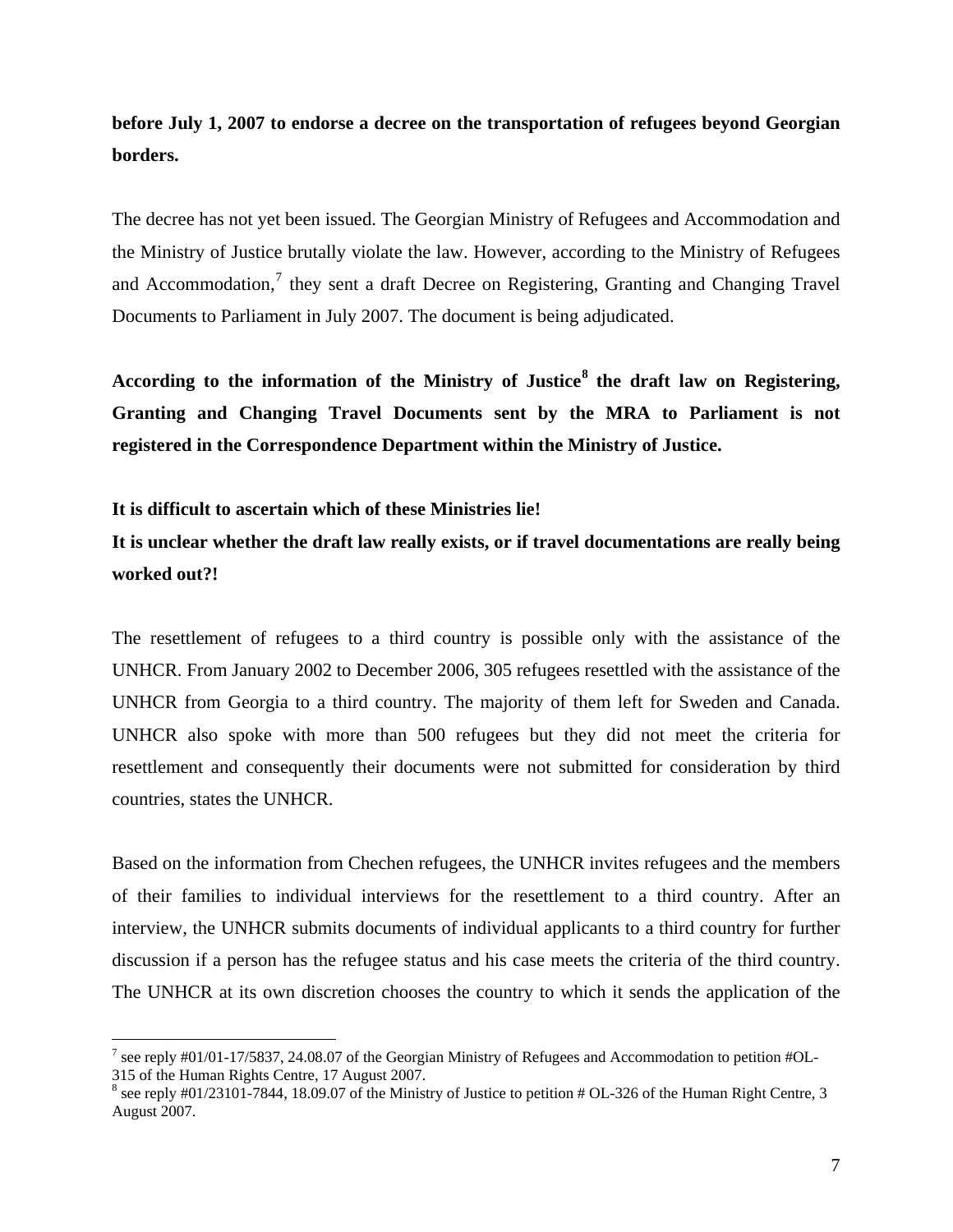refugee. Of course the organization takes into account the quotas for resettlement of third countries, the criteria for granting the allowances and personal and professional experiences of a refugee.

The UNHCR defines that submitting an application does not mean automatic resettlement of a refugee. Sometimes it requires several months to make a decision. The time depends on the procedures for discussing a case of a third country. Even if the case is discussed and approved by the third country it is possible that several years will pass before a refugee travels to that country. Sometimes medical examination, preparation of further documentation and an interview on security are required.

#### **Case of Taus Erznukaeva**

Taus Erznukaeva has 9 children. She has been on the list of seeking resettlement to Canada, but the Erznukaevas are disappointed. They do not believe that their application is still being considered, but they have not received a refusal on resettlement.<sup>[9](#page-7-0)</sup>

#### **Case of Edris Alkhanashvili**

Edris Alkhanashvili has an 11-month-old child, Gaziev Ilis Khan, who is in need of urgent medical treatment. Approximately two months ago Edris applied to the UNHCR for resettlement, but was rejected notwithstanding that he could produce a recommendation of the TAG and a doctor's note stating that his child needed an urgent operation before he turns one. If not operated on, the child will remain disabled for the rest of his life. The recommendation clarified that it was impossible to operate the child in Georgia. HRIDC has information that the UNHCR sent the documents of this family to the host country without the recommendation and doctor's note.

The doctor is of the opinion that because of seriousness of the health condition, host countries will not believe in the necessity of the resettlement of the family. Therefore, the third country is more likely not to accept the family of Edris Alkhanashvili and consequently, the child will not be receiving the operation he so desperately needs.

<span id="page-7-0"></span><sup>&</sup>lt;sup>9</sup> see information on <u>[www.humanrights.ge](http://www.humanrights.ge/)</u>.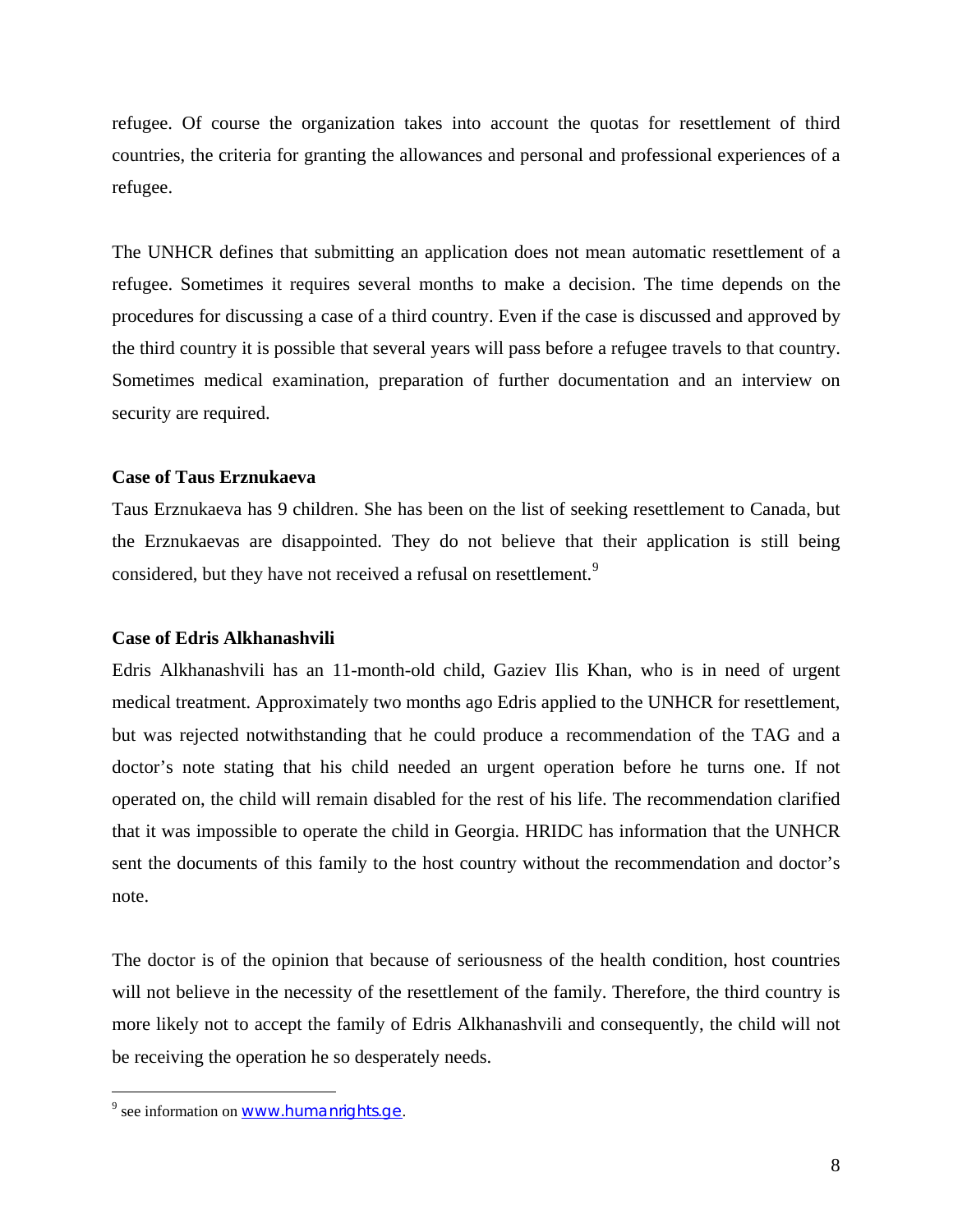The country that accepts a person and grants him/her refugee status takes the responsibility to protect the rights and basic freedoms of the refugee.<sup>[10](#page-8-0)</sup>.

On the grounds of this case, we can say that the rights of refugees are not protected in Georgia.

- *The refugees cannot be resettled to a third country. This problem was pressing in 2006 and maintains its significance up to present time.*
- *Refugees have faced new problems in 2007. One of the biggest problems is mass deprivation of refugee statuses and forcible naturalization in Georgia.*

## **Refugees in Georgia**

Currently, 1096 people with refugee status reside in Georgia.<sup>[11](#page-8-1)</sup>

According to the Penitentiary Department<sup>[12](#page-8-2)</sup> within the Georgian Ministry of Justice, seven refugees serve their terms at Georgian penitentiary establishments. Two of them are placed in the Tbilisi Women and Juvenile Penitentiary Institution #5.

Based on Article 4 of the Resolution on "the Procedure to Grant Refugee Status", May 29 2003, the Department for Refugee Status and Asylum Seekers within the Ministry carries out the registration of the compulsory registration of refugees every year. According to paragraph IX of the same article the commission of the Ministry discusses the refugee status of a person who does not register during the next compulsory registration.

<span id="page-8-0"></span> $10$  Georgian Law on Legal Status of Foreigners, article 27.

<span id="page-8-1"></span><sup>&</sup>lt;sup>11</sup> see reply # 01/01-17/5818, 23 August 2007 of the Georgian Ministry of Refugees and Accommodation to petition # OL-322, 22 August 2007 of the Human Rights Centre.

<span id="page-8-2"></span><sup>&</sup>lt;sup>12</sup> Reply # 01/23/01-7841, 18.09.07, of the Georgian Ministry of Justice, reply #10/6/10-15313, 14 September 2007 of the Penitentiary Department, reply # 10/24/6-2372, 10 September 2007 of the Tbilisi Women and Juvenile Penitentiary Institution #5.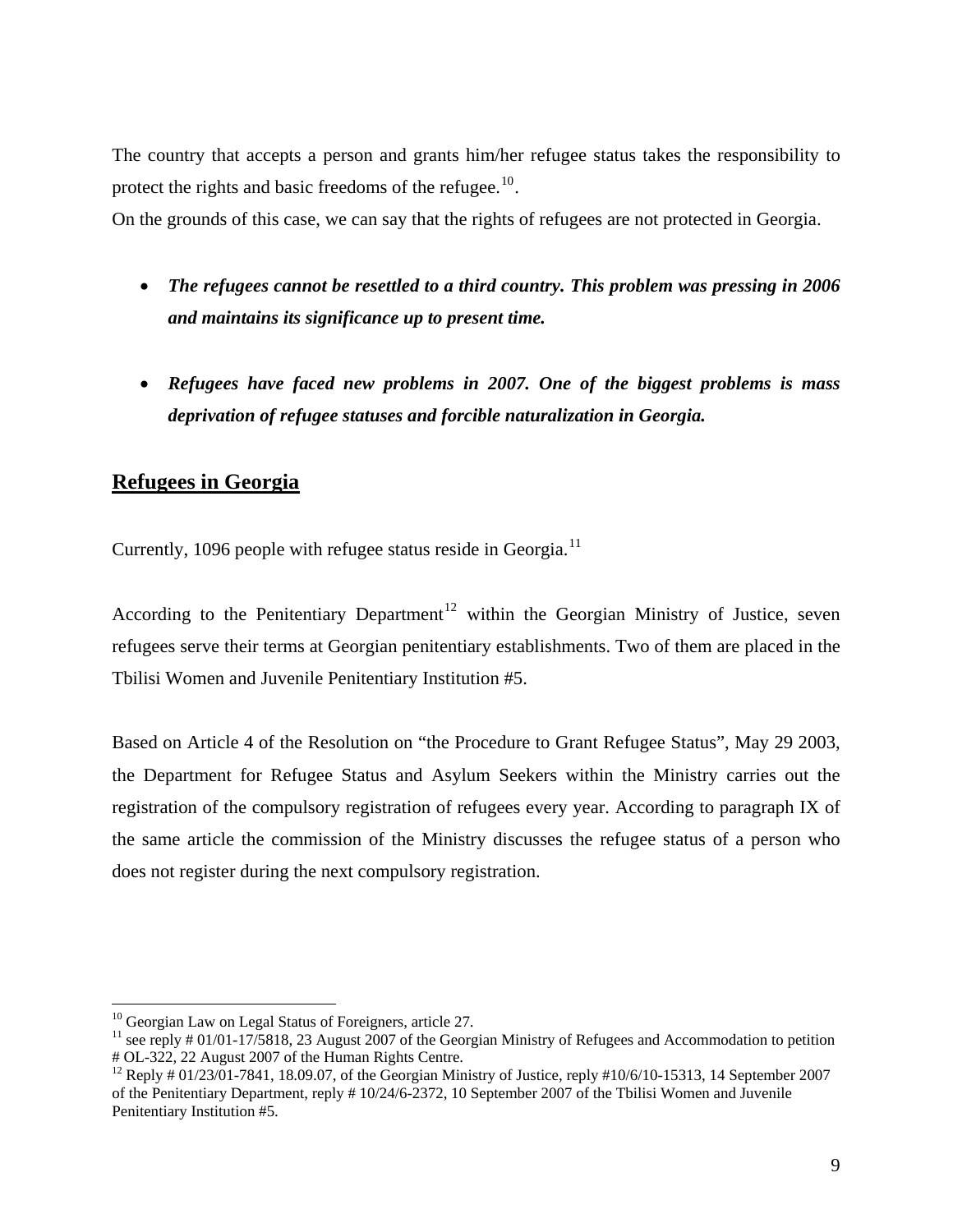The Georgian Ministry of Refugees and Accommodation reported<sup>[13](#page-9-0)</sup> that in the period 2003-2006, based on the above-mentioned situation and Article I and Article 10-paragraph I-II of the Georgian Law on Refugees Status, the Ministry of Refugees and Accommodation ceased the process of granting refugee status to people fleeing the Chechen Republic of the Russian Federation. Consequently, in 2003, 324 people had their status suspended; in 2004 another 1319 Chechen refugees were deprived of their status; in 2005 their number was 68 and in 2006 there were 1402.

The Ministry of Refugees and Accommodation reported<sup>[14](#page-9-1)</sup> that their office in the village of Duisi in the Akhmeta District still provides the Ministry with photos and necessary documentation of the people who were unable to get a Temporary Registration Cards issued by both the Ministry of Justice and the Ministry of Refugees and Accommodation.

However, the refugees state that some of the refugee men were in the pastures when the procedure was carried out and consequently they could not apply for temporary residency document and they still have not received them.

According to article 3 (1) the Georgian Law on Refugees, a refugee is granted with a temporary residency ID by the relevant office authorized by the Public Registry within the Ministry of Justice. The permit on temporary residence can be issued within ten days after the application. The card on temporary residence confirms the citizenship, identity, permanent residence in Georgia (the refugee indicates the place of his/her residence) and status of the refugee. "Refugee" is mentioned in the ID alongside the citizenship.

The ID is valid during three years throughout the Georgian territory.

 $\overline{a}$ 

In order to receive a temporary residency document, an applicant should submit documents confirming refugee status issued by the Ministry and a photo.

<span id="page-9-0"></span> $^{13}$  Reply # 01/01-17/5870, 29 August 2007 of the Georgian Ministry of Refugees and Accommodation to the Human Rights Centre's petition #OL-324. 24 August 2007.

<span id="page-9-1"></span><sup>&</sup>lt;sup>14</sup> Reply # 01/01-17/4531, 26 June 2007 of the Georgian Ministry of Refugees and Accommodation to the Human Rights Centre's petition # OL-304, 10 June 2007.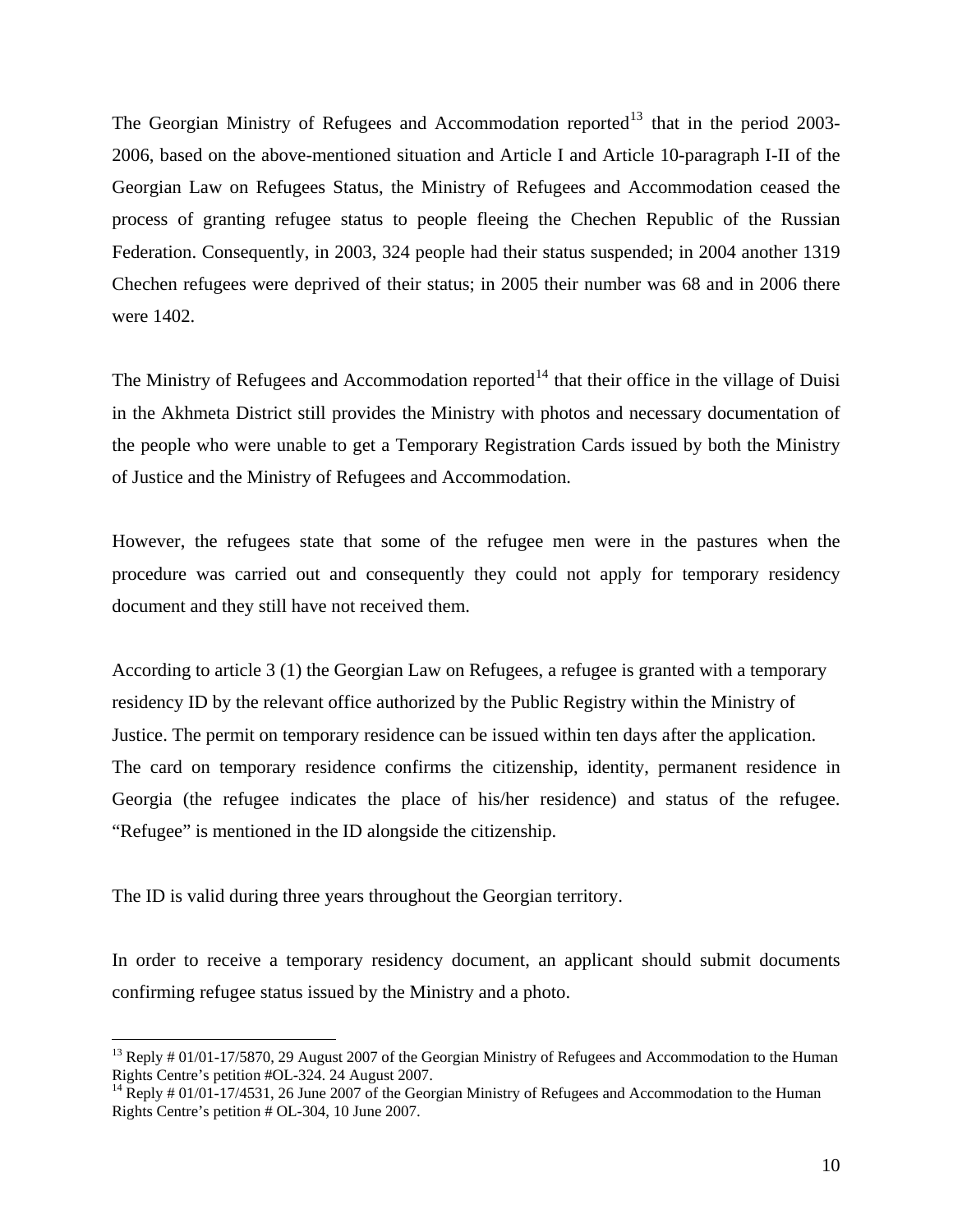However, despite the submitted documents, in most cases, refugees face serious problems - the Georgian Ministry of Refugees and Accommodation refuses them to issue an ID demonstrating refugee status. The reason for refusal is the applicants are also seeking resettlement to a third country (**Case on Taus Erznukaeva**). In doing so the Ministry blatantly breaches the right guaranteed by the Georgian Law on Refugees. More precisely, according to the Georgian Law on Refugees, article 3 (1), "a person bearing the refugee status shall be granted with the document on temporary residency". The law does not envisage restrictions. In accordance to the Article 5-d, a refugee shall have right to "enjoy the rights as envisaged in the Georgian Law on the Legal Status of Foreigners." Chapter 5, article 27 of the law states that "Foreigners in Georgia shall be equal before the law irrespective of their origin, social and material status, race, nationality, sex, education, language, religion, political or other beliefs, field of activity, other conditions."

Regarding the situation two circumstances shall be considered:

- ∗ With the support of the UNCHR it might take several years for a refugee to resettle to a third country and consequently, the refugee shall not be able to enjoy the rights that are granted to him/her by the Georgian Legislation;
- ∗ The refugee status is suspended after a person leaves Georgia.[15](#page-10-0)

# **Allocation of State Budget of Georgian Ministry of Refugees and Accommodation in 2007**

In accordance to the Georgian Law on "Georgian State Budget of 2007", Article 51, Paragraph III, allocations for the Georgian Ministry of Refugees and Accommodation in 2007 were estimated 60 862,60 lari (in 2006 the budget of the same Ministry was 56 949,30 lari). In 2007, 33 120 lari out of total budget was dedicated to the allowances for refugees and IDPs (in comparison to the budget of the previous year the allocation for allowance is much less; in 2006

<span id="page-10-0"></span><sup>&</sup>lt;sup>15</sup> Georgian Law on Refugees, Article 10.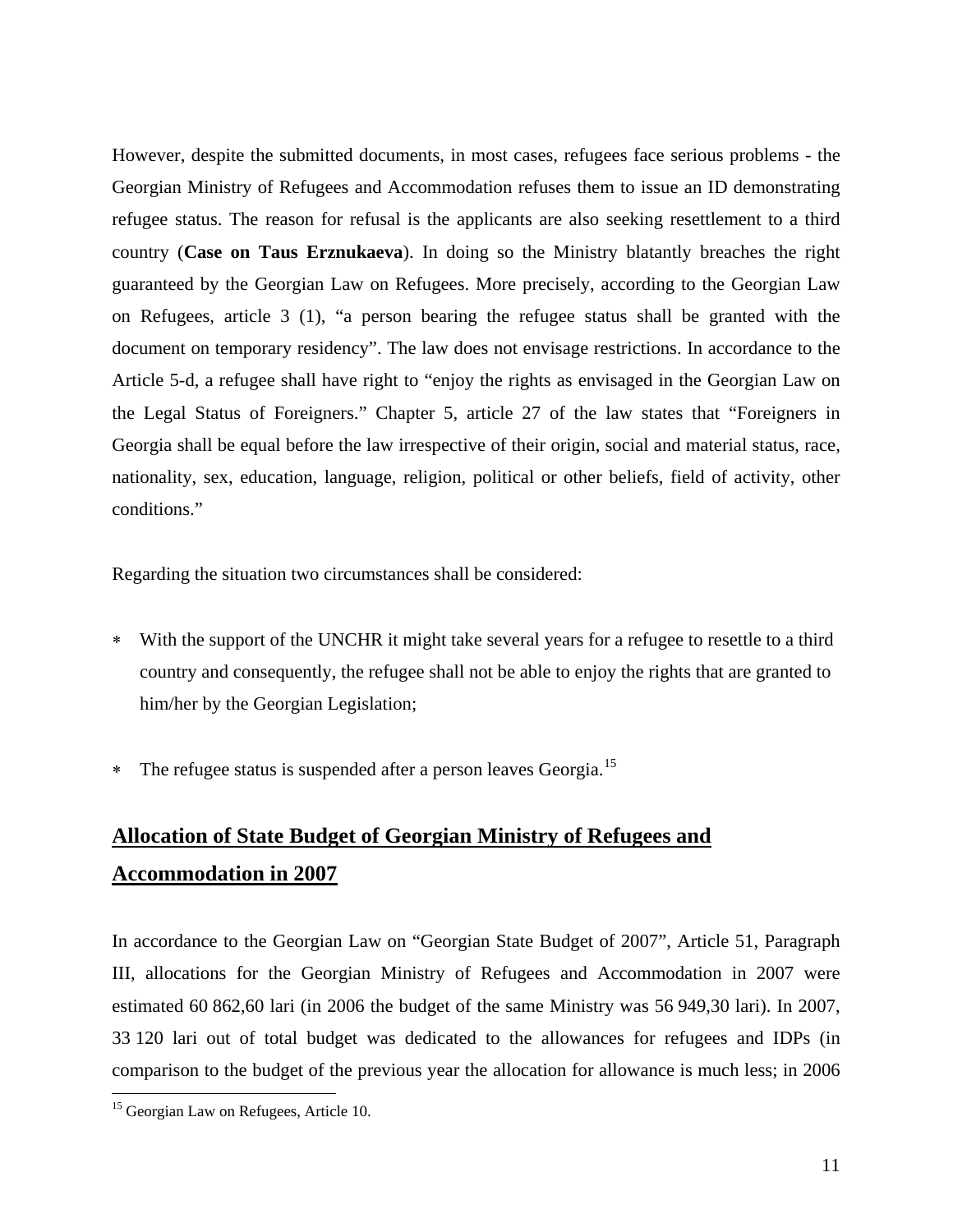36 754,20 lari was apportioned for allowances and in 2005 the total amount of the allocated sum was 37 763,70 lari); 22 120,4 lari was allocated to support refugees and IDPs in densely populated areas, this is much more in comparison to previous years (more precisely, in 2006 15 571, 3 lari was allocated for this purpose and in 2005 it amounted to 16 177,80 lari ); as for other expenses for the assistance of refugees and IDPs; it is demonstrated in the following figures: in 2007 741,60 lari is apportioned for this purpose; in 2006 it was 1 625, 7 lari and in 2005 1 421 lari.

By 2007, an IDP residing in the areas densely populated by refugees, received an allowance of 11 lari; but an IDP and a refugee living in the private sector received an allowance of 14 lari.

In Tbilisi, an IDP and a refugee living in the areas densely populated by refugees received an allowance of 13,48 lari to pay the electricity bills; but in other districts of Georgia similar people received only 12,98 lari.

An IDP and a refugee received an allowance of not more than 4 lari for the expenses of communal and household services, as well as utilities (among them are bills for water supply, cleaning, sewage and disinfection expenses for on-going repair works and service activities). The funds for the above-mentioned purposes are apportioned in accordance to contract responsibilities.

According to Article 10, Paragraph IV of the Georgian Law on State Purchases and Article 51 of the Georgian Law on the Georgian State Budget of 2007, the following contracts are signed between the Ministry of Refugees and Accommodation and the administrations of the residential buildings of refugees and IDPs and communal service organizations: contracts on transporting the garbage, water supply, canalization, sewage, disinfestations and electricity supply.

The Ministry of Refugees and Accommodation reported<sup>[16](#page-11-0)</sup> that the electricity supply is provided to the buildings inhabited by refugees and IDPs without any delay based on the contracts they have signed with the Kakheti Power Distribution Company; JSC EnergoPro-Georgia and JSC

<span id="page-11-0"></span><sup>&</sup>lt;sup>16</sup> reply # 02/01-17/5841, 24 August 2007 of the Georgian Ministry of Refugees and Accommodation.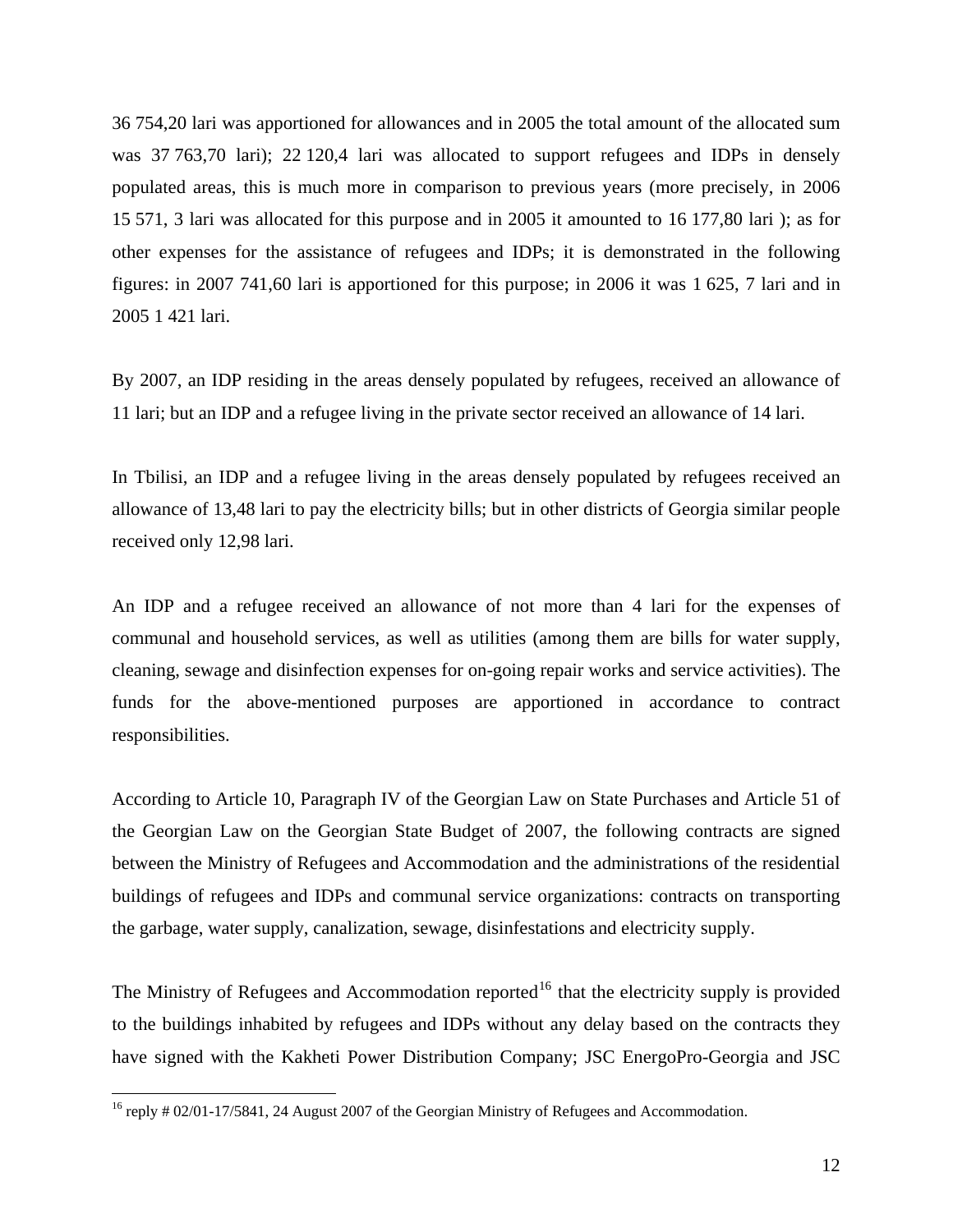Telasi. Consequently, IDPs residing in similar buildings throughout Georgia receive allowances for their electricity bills; its amount is envisaged by the Georgian legislation.

Contracts on water supply are signed with the following communal organizations: Kuttskalkanali Ltd; Rustav Tskali Ltd; Khashirtskali Ltd; Borjomi Water System Ltd; Abasha Tskalkanali Ltd; JSC Telavtskalkanali; Tsalenjikha Tskalkanali Ltd; and Khobi Tskalkanali Ltd. The abovementioned organizations supply buildings inhabited by refugees and IDPs with water without any delay and the bills are paid in accordance with the law. Contracts are also signed with the organizations which supply residential areas from their own wells. In total, 34 contracts are signed with communal service organizations.

In parallel, contracts are signed with other communal service organizations. For example: sewage - 6 (for the buildings without canalization system); disinfection - 2; transportation of garbage - 14. These organizations are JSC Resort "Akhtala"; resort-house "Surami"; Residential Exploitation Enterprise, Ltd; "Komunalservisi 2003, Ltd"; Borjomisenaki Amenities Ltd; Abasha Enterprise for Residential Communal Husbandry, Ltd; Union of Communal Husbandry of Zugdidi, Komunremshenservisi 2002 Ltd; Communal Ltd; Nakaduli Ltd; JSC Balneology Resort Samtredia; and Avtomobili 2003 Ltd.

Contracts are being signed with the administrations of the buildings densely populated by IDPs and refugees in order to reimburse administrative expenses. 118 Contracts have been signed so far. The sums envisaged in these contracts are allocated for administrative expenses only and administrations of the compactly inhabited buildings have the right to spend the sums.

## **Basis for Deprivation and Suspension of Refugee Status**

According to article 4 of the resolution on "Granting Refugee Status", dated May 29 2003, the Department for Asylum Seekers within the Ministry of Refugees and Accommodation carries out compulsory registration of refugees every year. According to paragraph 9 of the same article, the commission of the Ministry discusses the refugee status of the people who did not register for inexcusable reasons.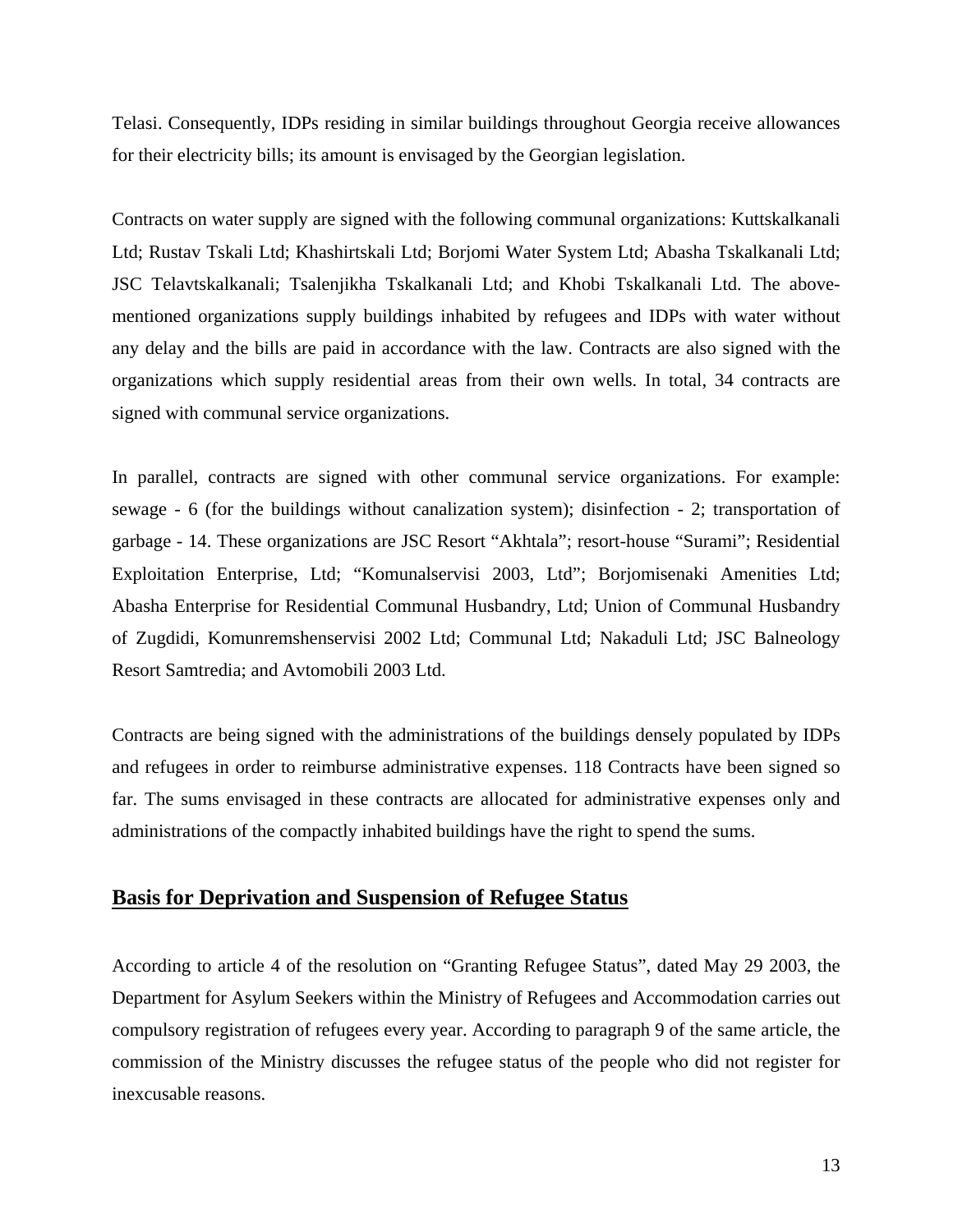Based on the above-mentioned situation and articles 1 and 10, paragraph I and II of the Georgian Law on Refugees, the Georgian Ministry of Refugees and Accommodation suspended the granting of refugee status to people fleeing the Chechen Republic within the Russian Federation in the period  $2003-2006$ <sup>[17](#page-13-0)</sup>

While granting the temporary residency documents the Georgian Ministry of Refugees and Accommodation and the Ministry of Justice discovered that certain refugees, more precisely ethnic Kists who had lived in Georgia and resettled to the Chechen Republic within the Russian Federation in 1980-1990, were still registered as Georgian citizens. According to article 1, paragraph I-a of the Georgian Law on Refugees, a Georgian citizen cannot be a refugee in Georgia.[18](#page-13-1) The situation of those children who were born in Georgia and whose parents are Georgian citizens, must be discussed separately.

#### **Case of Asmat Machalikashvili**

Family of Asmat Machalikashvili has four children and three of them were born in Georgia. The fourth child was born in Russia; the husband is a Georgian citizen. Consequently, because of the father's citizenship (article 18 of the Georgian Law on Georgian Citizenship states that if at least one parent is Georgian citizen, a child becomes a Georgian citizen), the children who were born in Georgia have no right to refugee status. In this particular family only the mother and the child, who was born in Russia, are considered refugees.

#### **Case of Tamaz Kushanashvili**

1

Tamaz Kushanashvili has four children. All four were deprived of refugee status; Tamaz is a Georgia-born citizen, later he went to Russia and became a citizen of the Russian Federation. But he is still registered in the database of Georgian citizens of the Georgian Ministry of Justice.<sup>[19](#page-13-2)</sup> Consequently, he is considered to be a citizen of Georgia. However, when Tamaz Kushanashvili addressed the Ministry of Justice to receive a passport, he was rejected, as he did not have

<span id="page-13-0"></span> $17$  Reply # 01/01-17/5871, 29 August 2007 of the Georgian Ministry of the Refugees and Accommodation to the Human Rights Centre's petition # OL-324, 24 August 2007.

<span id="page-13-1"></span><sup>&</sup>lt;sup>18</sup> Reply  $\#$  01/01-17/5871, 29 August 2007 to the Human Rights Centre's petition  $\#$  OL-325, 27 August 2007.

<span id="page-13-2"></span> $19$  Reply # 01/01-17/5871, 29 August 2007 of the Georgian Ministry of Refugees and Accommodation to the Human Rights Centre's petition # OL-325, 27 August 2007.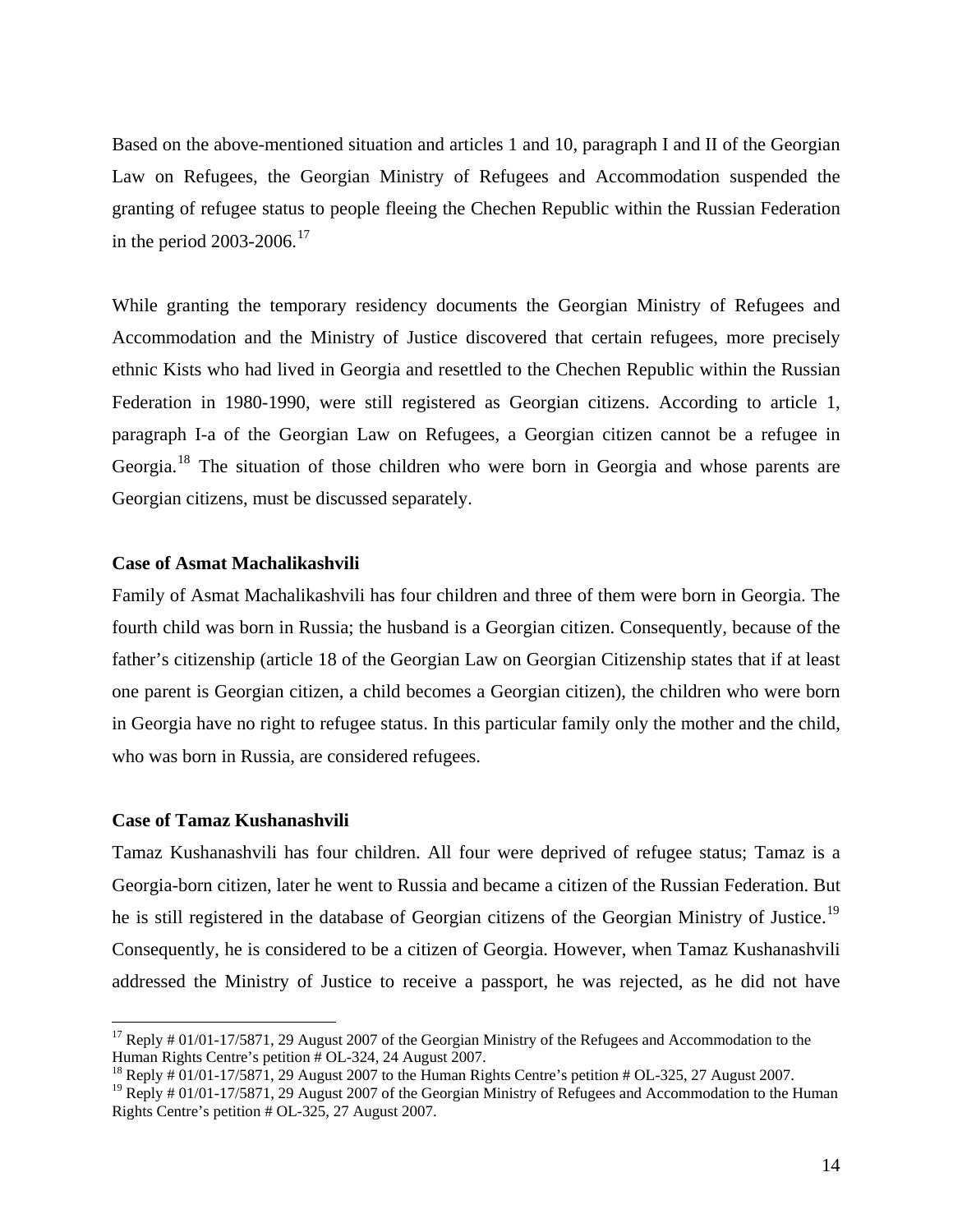necessary documents. It must be indicated that Kushanashvili left the territory of Georgia out of his own free will and became a citizen of the Russian Federation. His act was in accordance with the law (article 31 of the Law on Georgian Citizenship). According to the Law on Georgian Citizenship a person's application on declining Georgian citizenship can be rejected only if the person has the responsibilities towards the country to which he must adhere, military (serving in Georgian army) or property obligations that are tied to the vital interests of the country, public institutions, and the citizens of Georgia.

The law bans the denouncement of Georgian citizenship if a person is charged with a crime or is bound by a court verdict. Kushanashvili neither had any responsibilities to the Georgian state, nor was he charged for a crime.

According to article 32 of the Law on Georgian Citizenship a person is no longer a citizen of Georgia the moment he becomes a citizen of another state. (Officially, Kushanashvili is a citizen of the Russian Federation.) However, the Ministry of Justice did not follow the requirements of Georgian legislation by not annulling Kushanashvili's citizenship.

If a person is still registered in the Ministry of Justice database, despite accepting the citizenship of another state, it is a mistake of the Ministry of Justice. The Ministry thereby breaches the Law on Georgian Citizenship - they do not remove a person, who has accepted a citizenship of another state, from the list of Georgian citizens as is required by the law!

The Ministry of Refugees and Accommodation has the power to revoke refugee status, when a person claiming refugee status forges documents and information (article 10, section II of the Georgian law on Refugees). The Ministry of Refugees and Accommodation states $^{20}$  $^{20}$  $^{20}$  that the majority of refugees lost their refugee status for the breaking the above-mentioned law.

1

<span id="page-14-0"></span> $20$  Reply # 01/01-17/5870, 29 August 2007 of the Georgian Ministry of Refugees and Accommodation to the Human Rights Centre's petition # OL-324, 24 August 2007.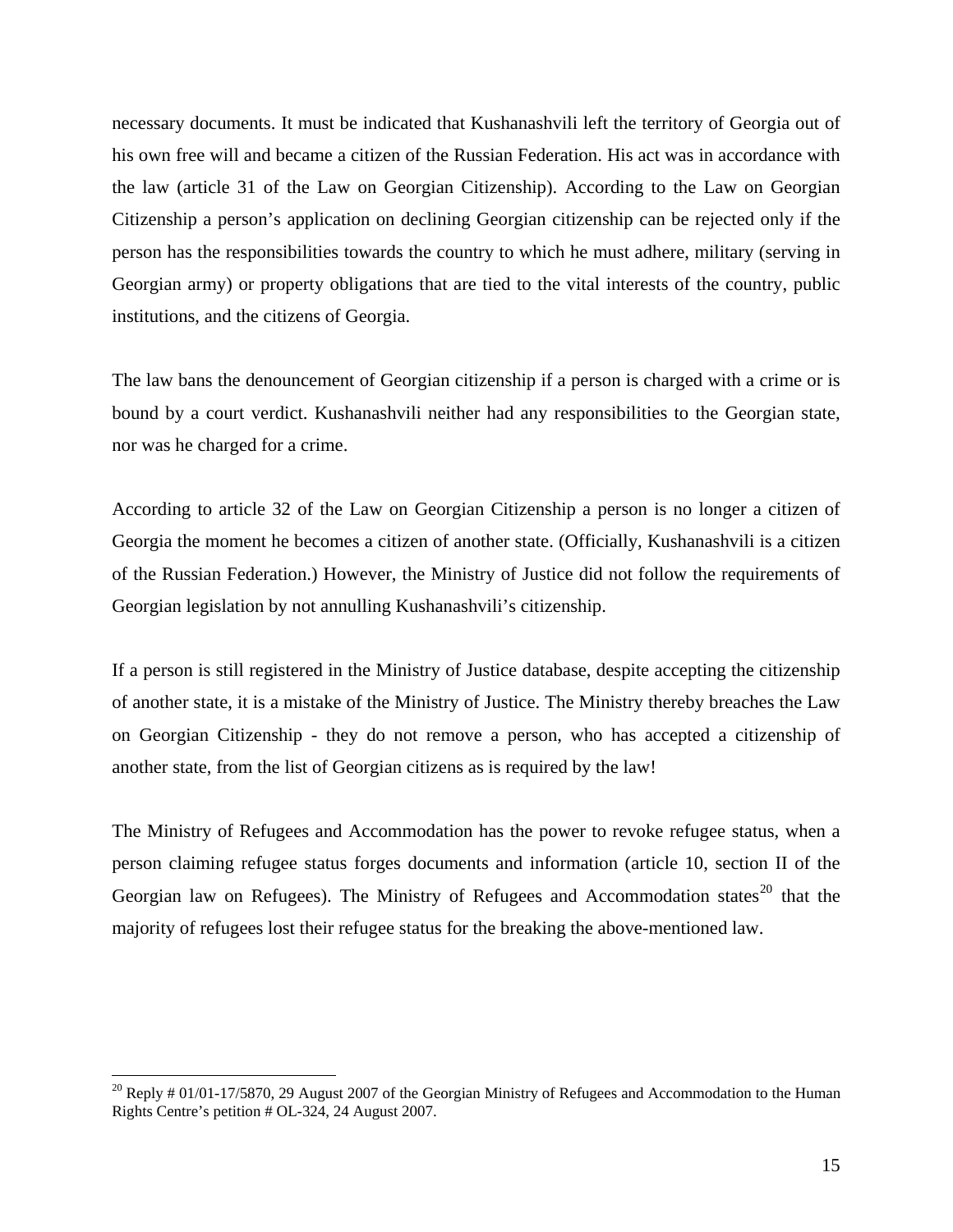However, it is ambiguous to deprive a refugee his/her status when a criminal investigation has not been launched on him/her.<sup>[21](#page-15-0)</sup> The MRA states that Interpol, the Georgian Ministry of Internal Affairs, the Ministry of Justice, the Ministry of Foreign Affairs and the UNHCR are their source of information regarding refugees and they rely on them.<sup>[22](#page-15-1)</sup>

#### **Case of Vahid Borchashvili**

On September 9, 2006 at 6 a.m., representatives of the Duisi Patrol Police Department took Vahid Borchashvili, a Chechen refugee, to the Military Department of the Duisi village council. The Georgian Law on the Legal Status of Foreigners states that citizens of foreign countries do not have the obligation of serving in the Georgian army. Though Borchashvili presented his refugee document, the police took him to the barracks where he had to remain for about one month. He was not allowed to contact his lawyer.

Borchashvili's father asked the Human Rights Centre for help. HRIDC held a press conference on this case and demanded the release of Borchashvili. When the illegal conduct of the law enforcement was publicized, the government made concessions.

The Human Rights Centre and Borchashvili's father addressed the Office of the Prosecutor General and the General Inspection of the Ministry of Internal Affairs with the request to study this case in detail. The organization and Borchashvili's father submitted all necessary documentation. Consequently, a preliminary investigation was conducted and Borchashvili was released from military service. Either way, the Georgian law enforcement was to provide a lawyer for Borchashvili. Representatives of the Military Department should have sent a notification form to Borchashvili before his arrest.

#### **Case of Muhamed Mahaev**

Muhamed Mahaev, a citizen of Chechnya, was arrested on December 30, 2005. In 2003, he established the organization Imedi in Pankisi Gorge to provide Chechen refugees with financial support. Imedi was funded by international humanitarian organizations. An investigation into the

 $21$  see footnote 14.

<span id="page-15-1"></span><span id="page-15-0"></span><sup>&</sup>lt;sup>22</sup> Reply  $\#$  01/01-17/6475, 02 October 2007 of the Georgian Ministry of Refugees and Accommodation to Human Right Centre's petition # OL-349, 28 September 2007.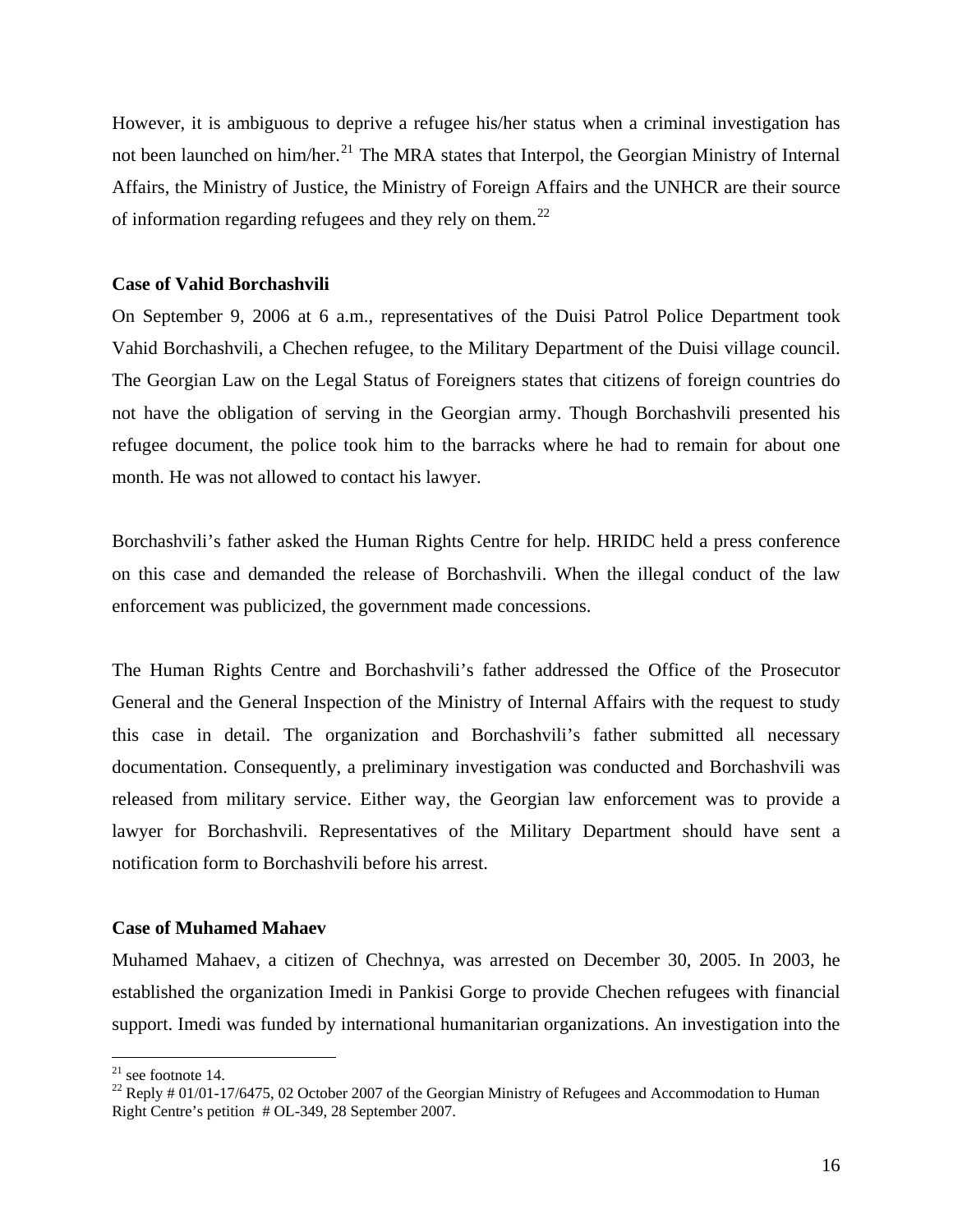organization was launched. The investigation focused on the origins of the organization, how it was funded, and if there were any connections between Imedi, the Taliban or Al-Qaeda. Initially, the investigators thought that two funding organizations of Imedi, Muslime Helfen and Muslim Hands, were somehow connected with money laundering organizations and even terrorist acts. In fact, these organizations cooperate with the Red Cross and Red Crescent.

The investigation did not bother to contact Imedi's donor organizations, which is a requirement according to Georgian legislation.<sup>[23](#page-16-0)</sup> The investigator took all the financial documentation and hard disks from the office of Imedi which made it impossible for the organization to continue working.

After the investigation was terminated, the Prosecutor's Office indicted Mahaev for minor charges - forging documentation and appropriating 137,325 lari of the organization's money together with the accountant of the organization. Mahaev had no access to court records in the Chechen language and he was unable to hear the court decision in the Chechen language.

Article 17.3 of the Criminal Code of Georgia demands all investigative and court documents to be translated into the native language of the accused. The state of Georgia breached the Refugee Convention when it did not provide a translator for the accused.

# **Ethnic Kist Refugees in Georgia and their Rights**

Pankisi Valley is mostly populated by ethnic Kists and most of them are refugees. Both Kists and Chechens speak the Chechen language. However, Kists have been living in the Kakheti region of Georgia (Pankisi Valley) for a long time. Most of the Kist refugees were born in Georgia before the Soviet Union collapsed, then a large number of them resettled to Russia and only in 1999, after the Chechen-Russian conflict flared up again, Kists returned to Georgia.

Kist refugees residing in Georgia enjoy the same rights as Chechen refugees. The Convention relating to the Status of Refugees prohibits their discrimination on the basis of their race, religion

<span id="page-16-0"></span> $^{23}$  Articles 18, 58, 131 of the Georgian Criminal Procedural Code.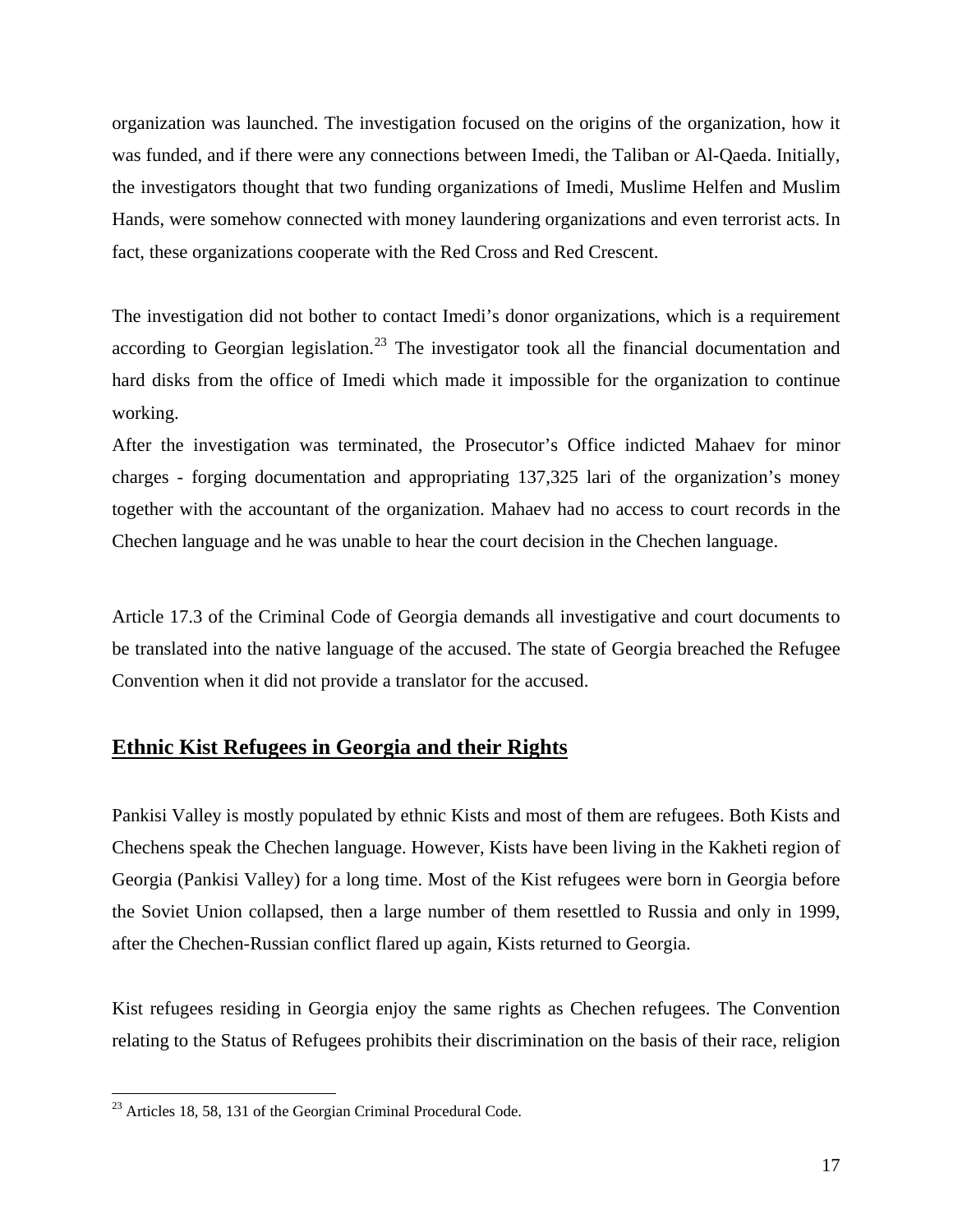or country of origin.<sup>[24](#page-17-0)</sup> And Georgia protects the rights and fundamental freedoms of the people who reside in its territory. $25$ 

Despite all these protective measures, Kists are being discriminated against in Georgia on the grounds of their origin. Kists are delayed at the border and they are arbitrarily detained, which lasts several hours in most cases.

## **Case of Meka Khangoshvili**

On September 8, 2007, frontier officers arrested Meka Khangoshvili, an ethnic Kist and citizen of Georgia, in the neighbourhood of the Lagodekhi district; he was travelling to Azerbaijan. Khangoshvili is a severely disabled person and travels to Azerbaijan each year (for the last nine years) to receive medical treatment there. After a three-hour detention, Khangoshvili was released; however he was not informed of the reasons for his detention.

The Border Police officers reported that they check the passports of all travellers at customs; they check IDs and travelling documents.<sup>[26](#page-17-2)</sup>

# **However, according to information of the HRIDC, every ethnic Kist is delayed at customs before crossing the border!**

# **Future Prospects**

In the future, Chechen refugees only have three options in Georgia:

- ∗ Voluntary repatriation. Refugees should return to the Russian Federation voluntarily;
- ∗ Naturalization;

<u>.</u>

∗ Resettlement to a third country. With the support of the UNHCR and third countries refugees should resettle to a third country on a case-by-case basis.

<span id="page-17-0"></span> $^{24}$  see Article 3 of the Convention relating to the Status of Refugees.

<span id="page-17-1"></span> $25$  see Article 27 of the Law on the Legal Status of Foreigners.

<span id="page-17-2"></span><sup>&</sup>lt;sup>26</sup>Reply # 38-2/1-678, 21.09.2007 of the Press and Public Relations Department of the Georgian Border Police to Human Rights Centre 's petition # OL-330, 11 September 2007.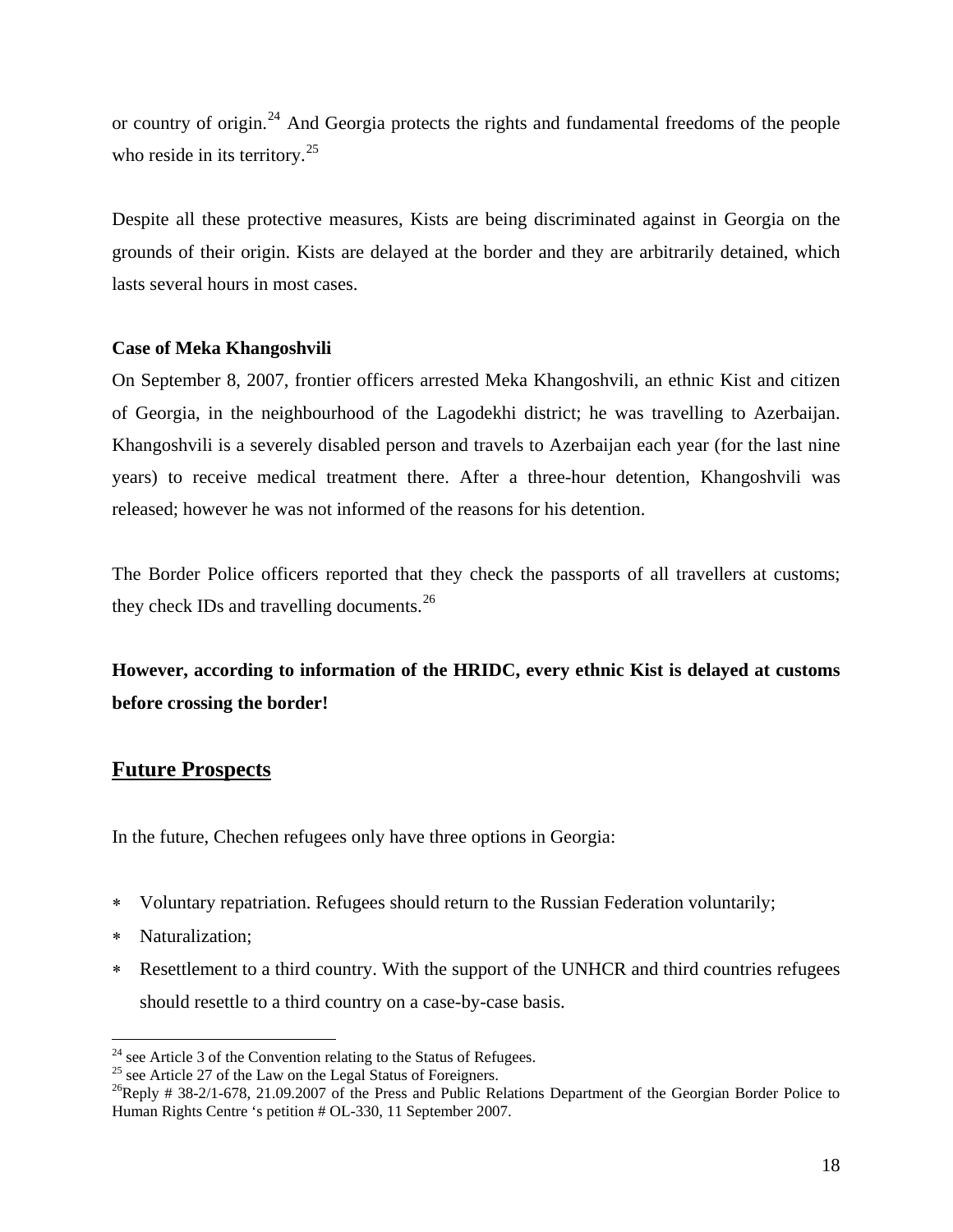#### **Voluntary Repatriation**

It is still unsafe for Chechen refugees to return to the Russian Federation, and it is not advised by third parties either. The UNHCR does not advocate that refugees return to the Russian Federation. Moreover, it is highly unlikely that the situation in Chechnya will improve in the near future. Therefore, voluntary repatriation is currently not a viable solution for the remaining refugees in Georgia.

#### **Naturalization**

Naturalization would be an acceptable long-term solution for those refugees of Kist ethnicity who have close ties to Georgia. Some Kist refugees were actually born in Georgia and now live with family members, who are Georgian citizens, in the Pankisi Valley.

Unfortunately, naturalization is lengthy process in Georgia with many requirements. Because of red tape many refugees we interviewed had already lost interest in becoming Georgian citizens. They told us that when they first arrived, naturalization seemed to be an acceptable solution. However, after years of waiting and poor treatment by officials, they have little hope they will ever become Georgian citizens.

Article 34 of the Convention relating to the Status of Refugees says:

*The Contracting States shall as for as possibly facilitate the assimilation and naturalization of refugees. They shall in particular make every effort to expedite naturalization proceedings and to reduce as far as possible the charges and costs of such proceedings.* 

To meet its obligations under article 34 of the Convention and to enable refugees to become citizens of Georgia sometime in the near future, the Georgian Parliament must re-examine its current laws for granting citizenship to refugees.

#### **Resettlement to Third Countries**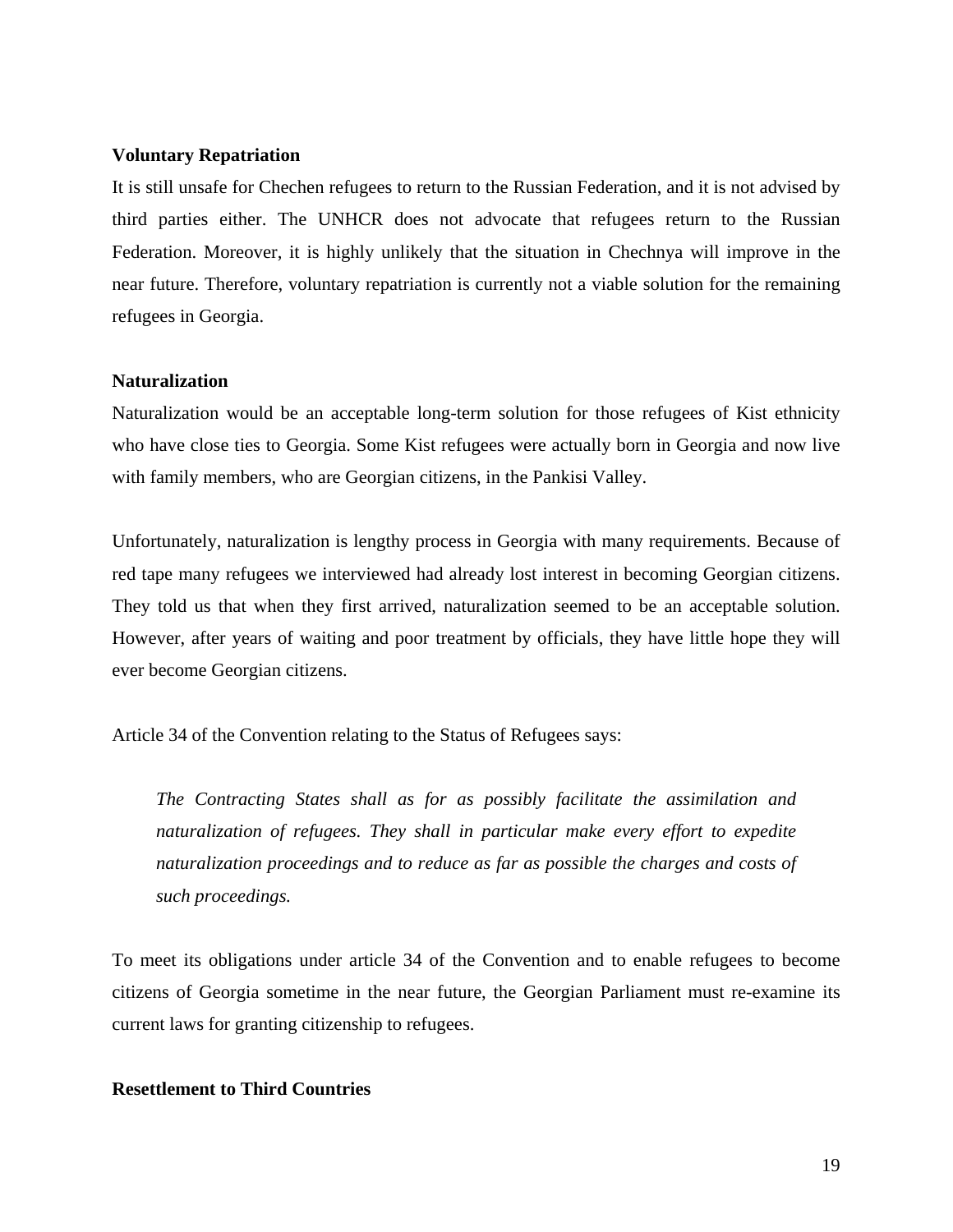Resettlement to a third country is generally dependent on a decision which ultimately rests with the host government and not with Georgia or the UNHCR.

Between 2003 and 2005, nearly 300 refugees were resettled to third countries with the help of UNHCR - mainly to Sweden, Canada and elsewhere.

However, since the War on Terror began, there have been few countries eager to accept refugees from Chechnya. In addition to this shift in demand for Chechen refugees, changes in UNHCR policy have placed a greater burden on UNHCR's field offices in identifying countries willing to accept refugees and in facilitating asylum procedures with countries that often do not have embassies in countries such as Georgia. The reluctance of third countries to accept refugees from Chechnya, combined with changes in UNHCR policy on resettlement, suggest that only a small number of refugees will eventually be resettled. Of these, the HRIDC believes the remaining Chechens in Georgia should receive priority, since this group is the least willing to become participating members of Georgian society. Their reluctance might be caused by degrading living conditions in Georgia.

- 1. Chechen refugees cannot receive social security from the government that might be enough to live on;
- 2. Several people, bearing the refugee status in Georgia, together receive an allowance and other humanitarian aid that is apportioned for one refugee.
- 3. Humanitarian assistance for refugees is monthly provided by the Akhmeta Office of the UNHCR on the basis of food stamps. In the framework of the UNHCR humanitarian assistance, refugees also receive food. In most occasions, cans of food, distributed by the UNCHR, are produced in 2003 as it is indicated on the can. Later it was found out that the UNCHR receives the food from the OSCE and they remain edible for twenty years. There are some problems with the provision of food though. The UNHCR provides the refugees with pork, but Muslims are not allowed to eat pork for religious reasons. Moreover, the text on the cans is in English and the refugees do not speak English. Consequently, they were unable to know they received cans of pork.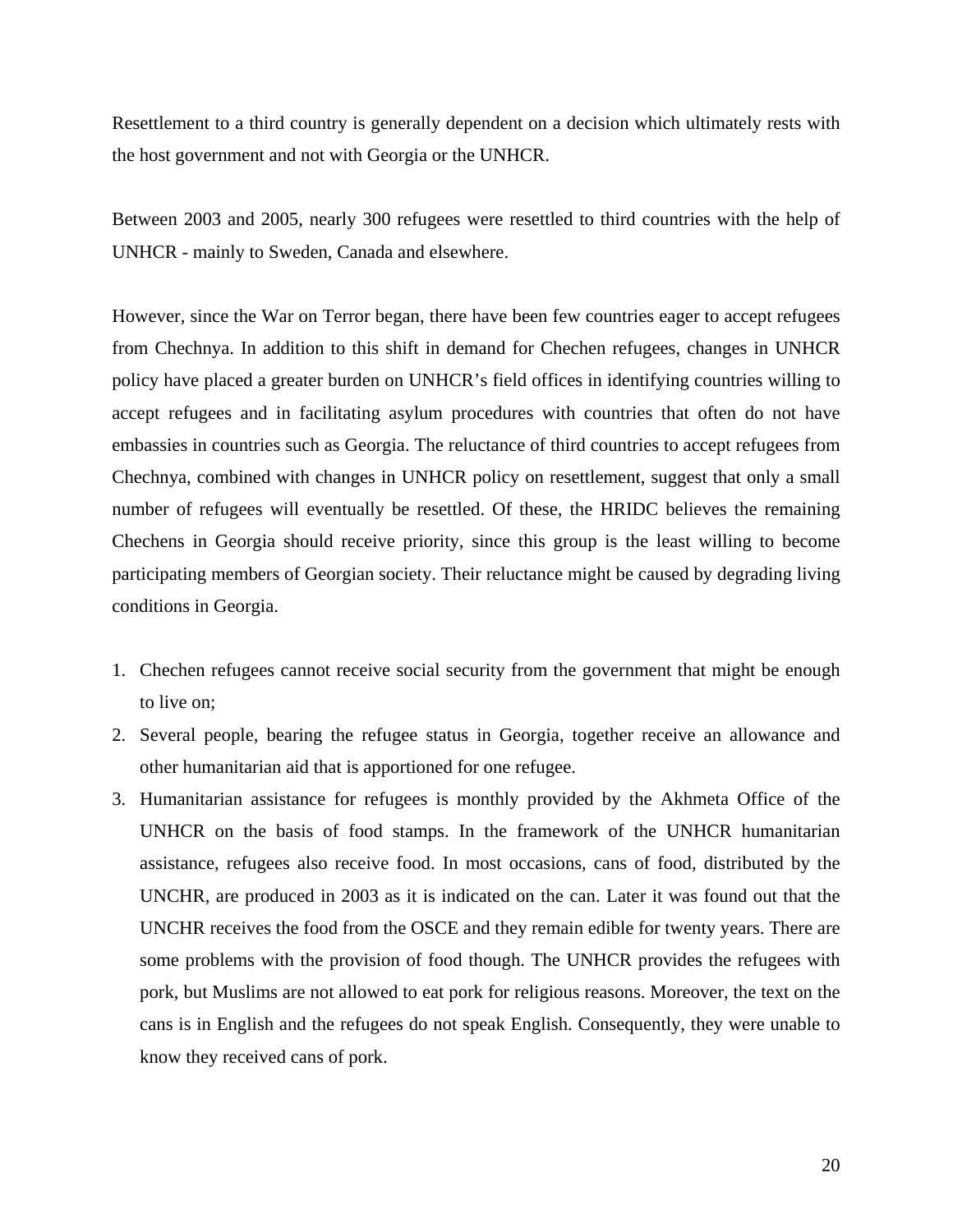#### **The Kavtarashvili sisters**

Three sisters (Zeinab, Sima and Khatuna) are married and live separately with their children and husbands. They each receive one allowance for refugees that is apportioned for one person only. Consequently, the women have to support themselves and their children with the allowances which are only enough for one person.

However, according to the Georgian Law on Refugees, if a person meets the requirements of the article 1 of the law, s/he is granted refugee status and can enjoy all rights that are guaranteed by the Georgian Law on Refugees.

The Kavtarashvili's are deprived of the above-mentioned rights that are guaranteed by the law. Only after the Human Rights Centre intervened and applied to the relevant governmental bodies was the problem solved. $27$ 

# **Recommendations**

- ∗ **The Georgian Parliament should make sure article 1 of the Georgian Law on Refugees corresponds to the Convention relating to the Status of Refugees;**
- ∗ **The Georgian Parliament should respect any verdict passed by the judiciary and observe the recommendations of the verdict passed by the Constitutional Court on October 27 2006;**
- ∗ **The Ministry of Refugees and Resettlement and the Ministry of Justice should respect the Georgian Law on Refugees and observe its requirements in accordance with the amendment made to the Georgian Law on Refugees on April 27 2007 (amendment # 4701-Is); the Ministries should immediately issue a joint decree on the "confirmation of the regulation for the travelling of refugees beyond Georgian borders";**

<span id="page-20-0"></span> $27$  Reply # 01/01-17/7543, 26 November 2007 of the Georgian Ministry of Refugee and Accommodation to Human Rights Centre's petition # OL-380, 20 November 2007 and replies of UNHCR to Human Rights Centre's petition # OL-389, 11 December 2007.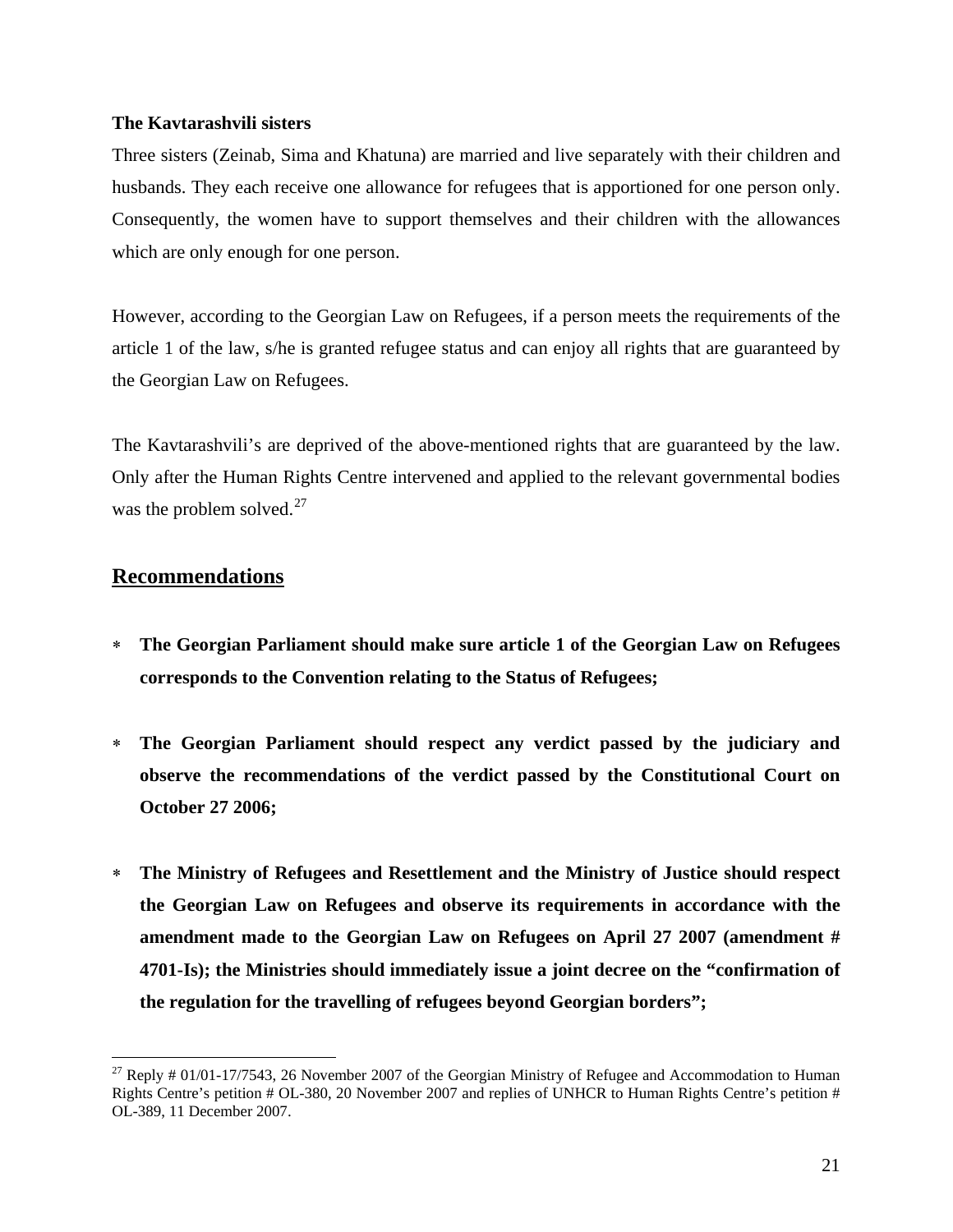- ∗ **The Ministry of Refugees and Resettlement and the Ministry of Justice should clarify or start working on the draft law on the "regulation of registering, issuing or changing the travelling documents";**
- ∗ **The Ministry of Justice should correct its mistakes people having renounced Georgian citizenship once must be omitted from the list of Georgian citizens;**
- ∗ **The Ministry of Refugees and Resettlement should start working on re-granting the status of refugees to the people who had been deprived of the status because of a mistake of the Ministry of Justice; as well as granting a residency permit to refugees;**
- ∗ **The Ministry of Refugees and Resettlement should provide a justification for the deprivation of the status of refugee based on the article 10, paragraph II of the Georgian Law on Refugees;**
- ∗ **The Ministry of Refugees and Resettlement should make its office in the village of Duisi in the Pankisi Valley more active: the Ministry should employ more qualified lawyers who will provide the refugees with legal aid; and who will provide the Ministry with all the necessary documentation on those refugees who were unable to take part in the process of issuing temporary residency documents;**
- ∗ **The Ministry of Refugees and Resettlement should control the activities of the UNHCR - the latter should be responsible to the state for the implemented activities with regard to the people who reside in Georgia and have the status of refugee;**
- ∗ **The UNHCR should make its activities regarding the resettlement to a third country more transparent;**
- ∗ **The UNHCR should cooperate with the NGOs who monitor human rights violations in Georgia;**